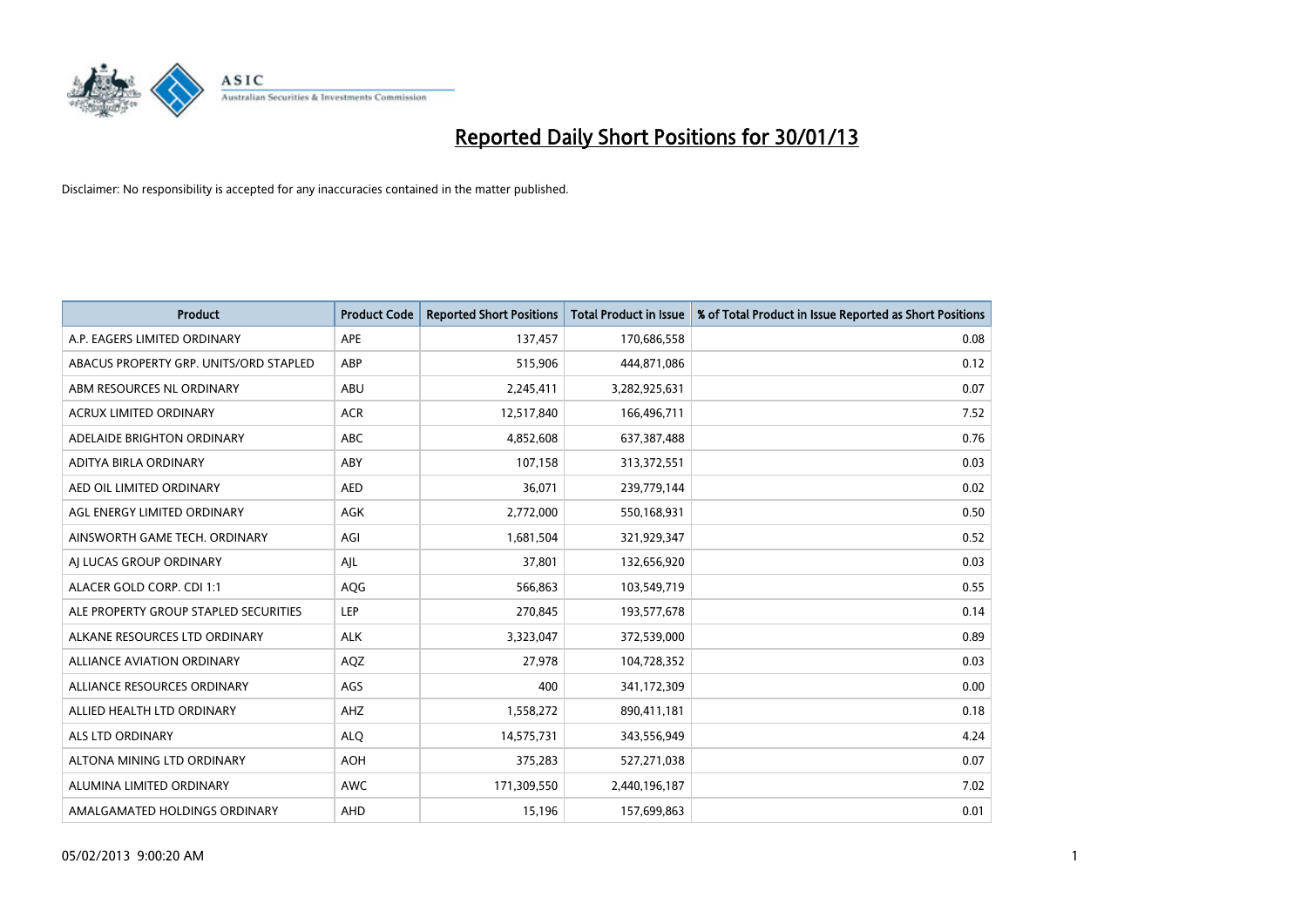

| <b>Product</b>                          | <b>Product Code</b> | <b>Reported Short Positions</b> | <b>Total Product in Issue</b> | % of Total Product in Issue Reported as Short Positions |
|-----------------------------------------|---------------------|---------------------------------|-------------------------------|---------------------------------------------------------|
| AMCOM TELECOMM, ORDINARY                | AMM                 | 519,631                         | 244,557,101                   | 0.21                                                    |
| AMCOR LIMITED ORDINARY                  | <b>AMC</b>          | 2,387,411                       | 1,206,684,923                 | 0.20                                                    |
| AMP CAPITAL CHINA ORDINARY UNITS        | AGF                 | 50                              | 355,699,116                   | 0.00                                                    |
| AMP LIMITED ORDINARY                    | AMP                 | 7,254,798                       | 2,930,423,546                 | 0.25                                                    |
| AMPELLA MINING ORDINARY                 | <b>AMX</b>          | 4,045,117                       | 247,500,493                   | 1.63                                                    |
| ANGLOGOLD ASHANTI CDI 5:1               | AGG                 | 500                             | 89,207,765                    | 0.00                                                    |
| ANSELL LIMITED ORDINARY                 | <b>ANN</b>          | 3,610,617                       | 130,768,652                   | 2.76                                                    |
| ANTARES ENERGY LTD ORDINARY             | <b>AZZ</b>          | 506,310                         | 257,000,000                   | 0.20                                                    |
| ANZ BANKING GRP LTD ORDINARY            | ANZ                 | 5,177,104                       | 2,743,592,752                 | 0.19                                                    |
| APA GROUP STAPLED SECURITIES            | <b>APA</b>          | 6,733,787                       | 827,350,325                   | 0.81                                                    |
| APN NEWS & MEDIA ORDINARY               | <b>APN</b>          | 18,045,323                      | 661,526,586                   | 2.73                                                    |
| AQUARIUS PLATINUM. ORDINARY             | <b>AOP</b>          | 15,412,960                      | 486,851,336                   | 3.17                                                    |
| AQUILA RESOURCES ORDINARY               | <b>AQA</b>          | 8,953,155                       | 411,804,442                   | 2.17                                                    |
| ARAFURA RESOURCE LTD ORDINARY           | <b>ARU</b>          | 407.417                         | 441,270,644                   | 0.09                                                    |
| ARB CORPORATION ORDINARY                | ARP                 | 97,304                          | 72,481,302                    | 0.13                                                    |
| ARDENT LEISURE GROUP STAPLED SECURITIES | AAD                 | 3,098,338                       | 397,774,513                   | 0.78                                                    |
| ARGO INVESTMENTS ORDINARY               | ARG                 | 405                             | 628,781,353                   | 0.00                                                    |
| ARISTOCRAT LEISURE ORDINARY             | <b>ALL</b>          | 11,580,247                      | 551,418,047                   | 2.10                                                    |
| <b>ARRIUM LTD ORDINARY</b>              | ARI                 | 14,854,790                      | 1,351,527,328                 | 1.10                                                    |
| <b>ASCIANO LIMITED ORDINARY</b>         | <b>AIO</b>          | 4.482.079                       | 975,385,664                   | 0.46                                                    |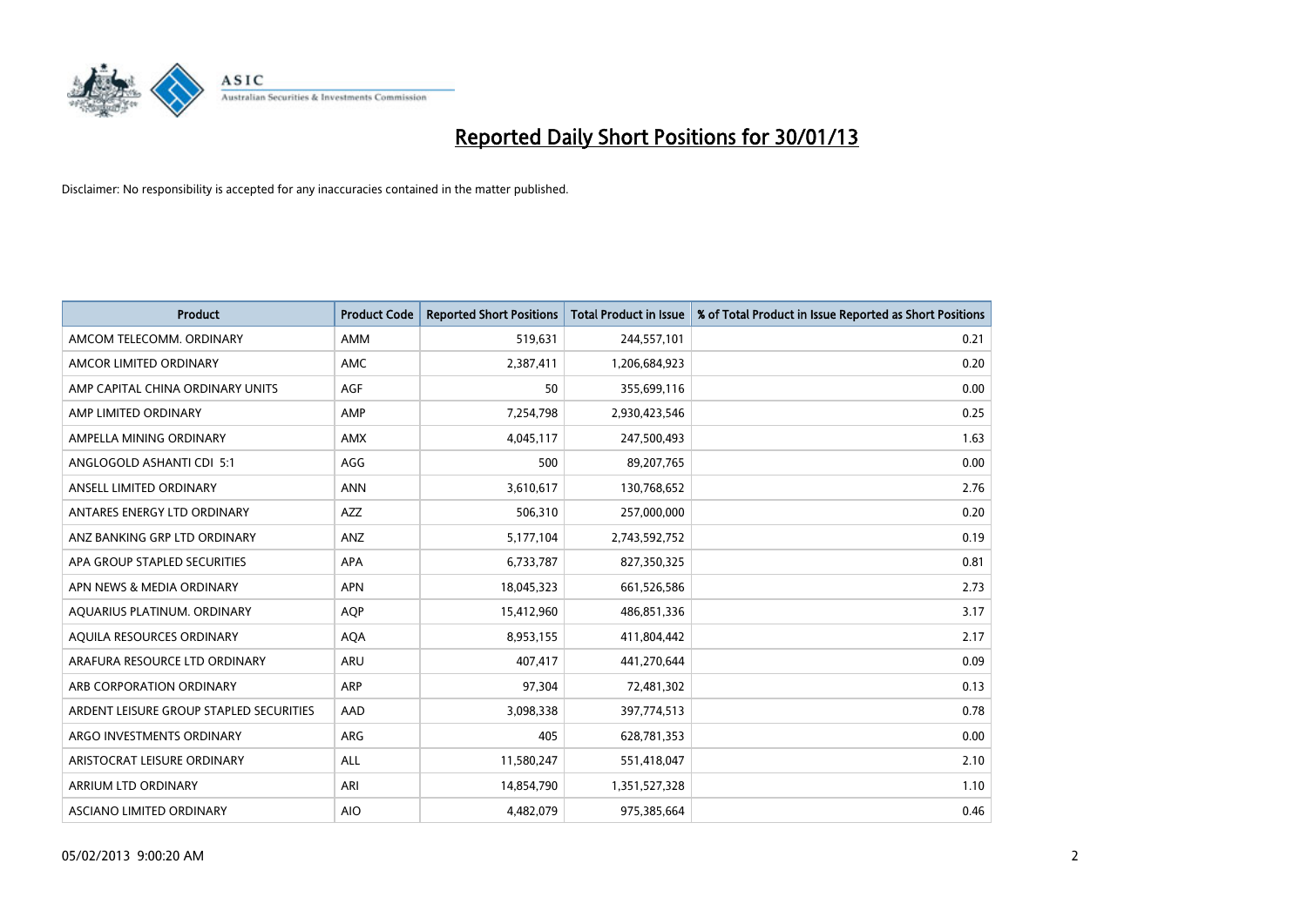

| <b>Product</b>                            | <b>Product Code</b> | <b>Reported Short Positions</b> | Total Product in Issue | % of Total Product in Issue Reported as Short Positions |
|-------------------------------------------|---------------------|---------------------------------|------------------------|---------------------------------------------------------|
| ASG GROUP LIMITED ORDINARY                | <b>ASZ</b>          | 1,814,382                       | 206,720,839            | 0.88                                                    |
| ASPEN GROUP ORD/UNITS STAPLED             | APZ                 | 191,626                         | 1,192,803,491          | 0.02                                                    |
| ASPIRE MINING LTD ORDINARY                | <b>AKM</b>          | 34,557                          | 620,594,556            | 0.01                                                    |
| ASTRO JAP PROP GROUP STAPLED US PROHIBIT. | AIA                 | 488,287                         | 67,211,752             | 0.73                                                    |
| <b>ASX LIMITED ORDINARY</b>               | <b>ASX</b>          | 3,865,613                       | 175,136,729            | 2.21                                                    |
| ATLAS IRON LIMITED ORDINARY               | <b>AGO</b>          | 18,126,027                      | 909,718,409            | 1.99                                                    |
| AURIZON HOLDINGS LTD ORDINARY             | <b>AZI</b>          | 8,879,266                       | 2,137,284,503          | 0.42                                                    |
| <b>AURORA OIL &amp; GAS ORDINARY</b>      | <b>AUT</b>          | 8,991,561                       | 447,885,778            | 2.01                                                    |
| AUSDRILL LIMITED ORDINARY                 | ASL                 | 6,942,590                       | 309,451,963            | 2.24                                                    |
| AUSENCO LIMITED ORDINARY                  | AAX                 | 1,041,171                       | 123,527,574            | 0.84                                                    |
| AUSTAL LIMITED ORDINARY                   | ASB                 | 3,348,828                       | 346,007,639            | 0.97                                                    |
| AUSTEX OIL LIMITED ORDINARY               | <b>AOK</b>          | 461,555                         | 432,951,041            | 0.11                                                    |
| <b>AUSTIN ENGINEERING ORDINARY</b>        | ANG                 | 448,062                         | 72,314,403             | 0.62                                                    |
| AUSTRALAND PROPERTY STAPLED SECURITY      | <b>ALZ</b>          | 425,483                         | 576,846,597            | 0.07                                                    |
| AUSTRALIAN AGRICULT, ORDINARY             | AAC                 | 744,053                         | 312,905,085            | 0.24                                                    |
| AUSTRALIAN INFRASTR. UNITS/ORDINARY       | <b>AIX</b>          | 648,824                         | 620,733,944            | 0.10                                                    |
| AUSTRALIAN PHARM, ORDINARY                | API                 | 358,107                         | 488,115,883            | 0.07                                                    |
| AUTOMOTIVE HOLDINGS ORDINARY              | AHE                 | 48,295                          | 260,579,682            | 0.02                                                    |
| AVIENNINGS LIMITED ORDINARY               | AVI                 | 175,000                         | 274,588,694            | 0.06                                                    |
| AWE LIMITED ORDINARY                      | AWE                 | 2,856,369                       | 522,116,985            | 0.55                                                    |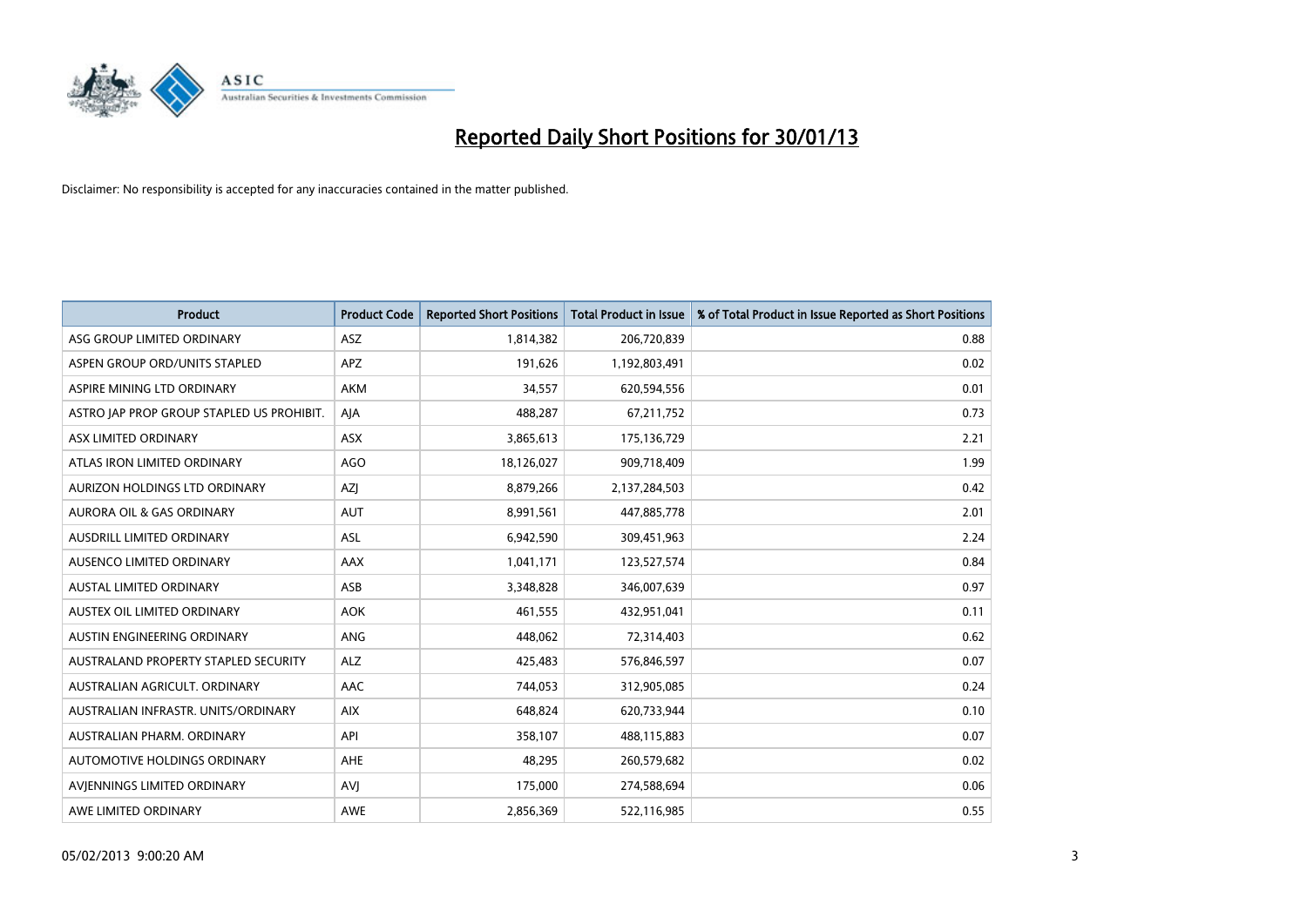

| <b>Product</b>                                | <b>Product Code</b> | <b>Reported Short Positions</b> | <b>Total Product in Issue</b> | % of Total Product in Issue Reported as Short Positions |
|-----------------------------------------------|---------------------|---------------------------------|-------------------------------|---------------------------------------------------------|
| AZIMUTH RES LTD ORDINARY                      | <b>AZH</b>          | 1,604,075                       | 430,626,680                   | 0.37                                                    |
| BANDANNA ENERGY ORDINARY                      | <b>BND</b>          | 22,046,993                      | 528,481,199                   | 4.17                                                    |
| BANK OF QUEENSLAND. ORDINARY                  | <b>BOO</b>          | 5,223,517                       | 312,878,919                   | 1.67                                                    |
| <b>BASE RES LIMITED ORDINARY</b>              | <b>BSE</b>          | 452,770                         | 560,440,029                   | 0.08                                                    |
| <b>BATHURST RESOURCES ORDINARY</b>            | <b>BTU</b>          | 40,419,006                      | 697,247,997                   | 5.80                                                    |
| <b>BC IRON LIMITED ORDINARY</b>               | <b>BCI</b>          | 714,466                         | 122,729,384                   | 0.58                                                    |
| <b>BEACH ENERGY LIMITED ORDINARY</b>          | <b>BPT</b>          | 24,119,637                      | 1,263,677,572                 | 1.91                                                    |
| BEADELL RESOURCE LTD ORDINARY                 | <b>BDR</b>          | 11,947,249                      | 742,204,752                   | 1.61                                                    |
| BENDIGO AND ADELAIDE ORDINARY                 | <b>BEN</b>          | 8,715,034                       | 402,426,835                   | 2.17                                                    |
| BERKELEY RESOURCES ORDINARY                   | <b>BKY</b>          | 179,585                         | 179,393,273                   | 0.10                                                    |
| BHP BILLITON LIMITED ORDINARY                 | <b>BHP</b>          | 9,879,250                       | 3,211,691,105                 | 0.31                                                    |
| <b>BILLABONG ORDINARY</b>                     | <b>BBG</b>          | 4,937,548                       | 478,944,292                   | 1.03                                                    |
| BLACKMORES LIMITED ORDINARY                   | <b>BKL</b>          | 2,544                           | 16,909,231                    | 0.02                                                    |
| <b>BLACKTHORN RESOURCES ORD US PROHIBITED</b> | <b>BTR</b>          | 305,040                         | 164,285,950                   | 0.19                                                    |
| <b>BLUESCOPE STEEL LTD ORDINARY</b>           | <b>BSL</b>          | 612,552                         | 558,243,305                   | 0.11                                                    |
| <b>BOART LONGYEAR ORDINARY</b>                | <b>BLY</b>          | 7,245,003                       | 461,163,412                   | 1.57                                                    |
| BORAL LIMITED. ORDINARY                       | <b>BLD</b>          | 26,628,758                      | 766,235,816                   | 3.48                                                    |
| <b>BOUGAINVILLE COPPER ORDINARY</b>           | <b>BOC</b>          |                                 | 401,062,500                   | 0.00                                                    |
| <b>BRADKEN LIMITED ORDINARY</b>               | <b>BKN</b>          | 11,266,649                      | 169,240,662                   | 6.66                                                    |
| <b>BRAMBLES LIMITED ORDINARY</b>              | <b>BXB</b>          | 2,492,053                       | 1,556,600,256                 | 0.16                                                    |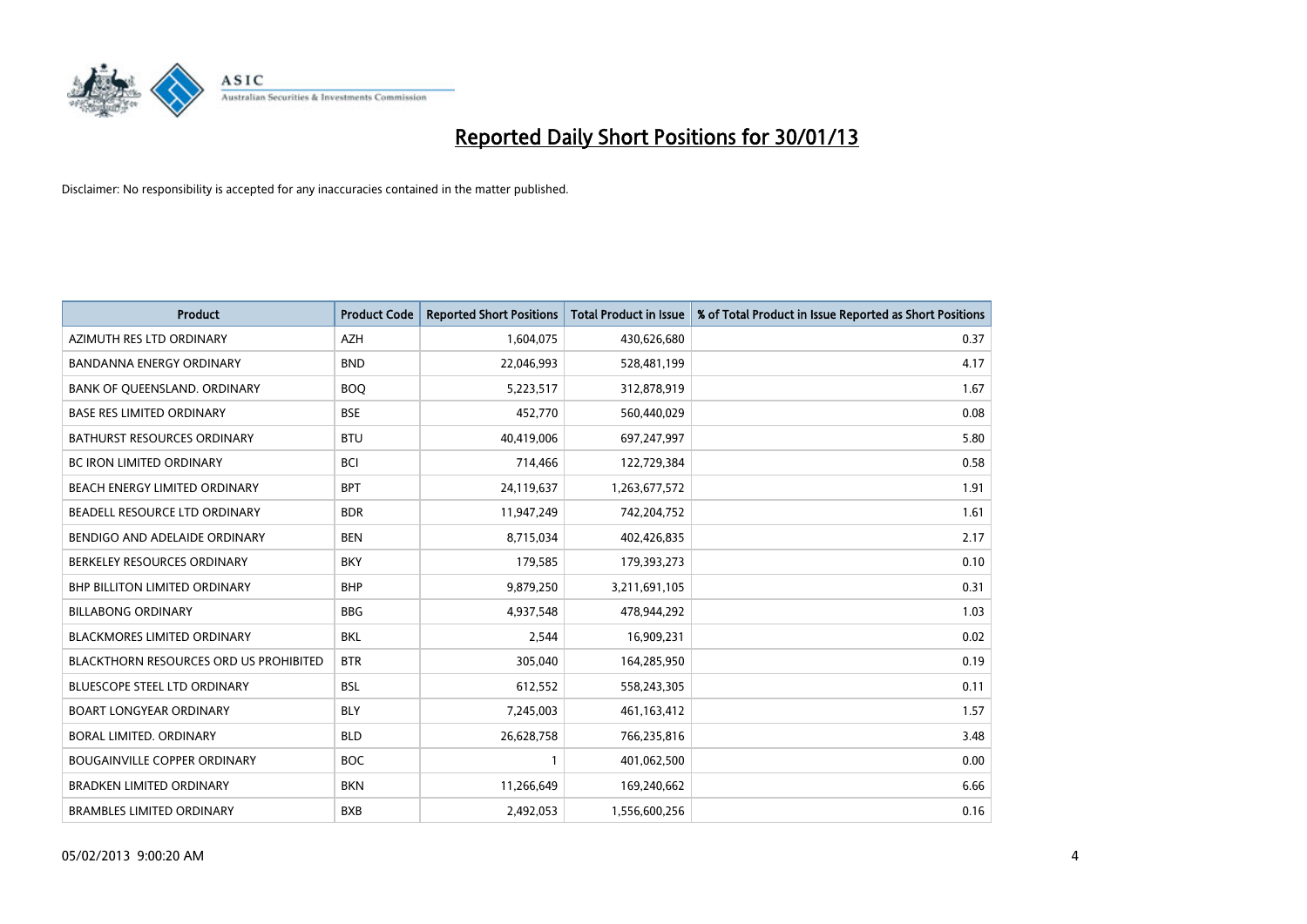

| <b>Product</b>                       | <b>Product Code</b> | <b>Reported Short Positions</b> | <b>Total Product in Issue</b> | % of Total Product in Issue Reported as Short Positions |
|--------------------------------------|---------------------|---------------------------------|-------------------------------|---------------------------------------------------------|
| <b>BREVILLE GROUP LTD ORDINARY</b>   | <b>BRG</b>          | 133,280                         | 130,095,322                   | 0.10                                                    |
| <b>BRICKWORKS LIMITED ORDINARY</b>   | <b>BKW</b>          | 41,651                          | 147,818,132                   | 0.03                                                    |
| BROCKMAN MINING LTD ORDINARY         | <b>BCK</b>          | 91,872                          | 7,414,338,229                 | 0.00                                                    |
| BT INVESTMENT MNGMNT ORDINARY        | <b>BTT</b>          | 35,643                          | 274,214,460                   | 0.01                                                    |
| <b>BUCCANEER ENERGY LTD ORDINARY</b> | <b>BCC</b>          | 1,000,000                       | 1,519,445,371                 | 0.07                                                    |
| <b>BURU ENERGY ORDINARY</b>          | <b>BRU</b>          | 14,624,272                      | 273,912,685                   | 5.34                                                    |
| <b>BWP TRUST ORDINARY UNITS</b>      | <b>BWP</b>          | 3,832,025                       | 533,645,790                   | 0.72                                                    |
| CABCHARGE AUSTRALIA ORDINARY         | CAB                 | 6,836,794                       | 120,430,683                   | 5.68                                                    |
| CALIBRE GROUP LTD ORDINARY           | <b>CGH</b>          | 513,535                         | 307,378,401                   | 0.17                                                    |
| CALTEX AUSTRALIA ORDINARY            | <b>CTX</b>          | 4,970,234                       | 270,000,000                   | 1.84                                                    |
| CAPE LAMBERT RES LTD ORDINARY        | <b>CFE</b>          | 608,861                         | 689,108,792                   | 0.09                                                    |
| CARABELLA RES LTD ORDINARY           | <b>CLR</b>          | 53,326                          | 152,361,547                   | 0.03                                                    |
| <b>CARBON ENERGY ORDINARY</b>        | <b>CNX</b>          | 48,071                          | 779,807,322                   | 0.01                                                    |
| <b>CARDNO LIMITED ORDINARY</b>       | CDD                 | 5,787,394                       | 141,133,512                   | 4.10                                                    |
| <b>CARINDALE PROPERTY UNIT</b>       | <b>CDP</b>          | 101                             | 70,000,000                    | 0.00                                                    |
| CARNARVON PETROLEUM ORDINARY         | <b>CVN</b>          | 1,430,005                       | 937,257,700                   | 0.15                                                    |
| CARSALES.COM LTD ORDINARY            | <b>CRZ</b>          | 5,128,608                       | 235,768,495                   | 2.18                                                    |
| <b>CASH CONVERTERS ORDINARY</b>      | CCV                 | 40,000                          | 423,861,025                   | 0.01                                                    |
| CEDAR WOODS PROP. ORDINARY           | <b>CWP</b>          | 25,001                          | 73,047,793                    | 0.03                                                    |
| CENTRAL PETROLEUM ORDINARY           | <b>CTP</b>          | 676.268                         | 1,386,978,365                 | 0.05                                                    |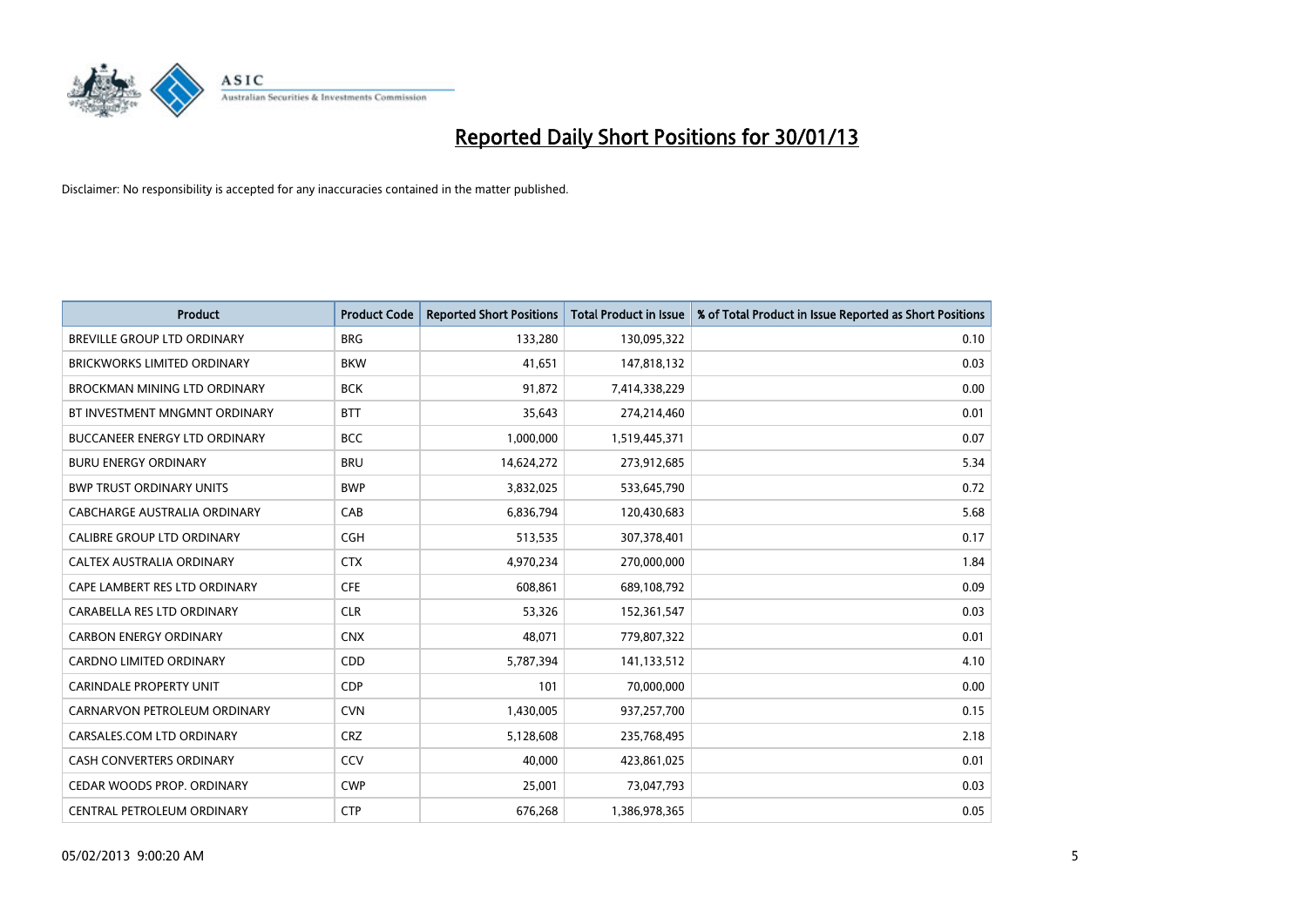

| <b>Product</b>                          | <b>Product Code</b> | <b>Reported Short Positions</b> | <b>Total Product in Issue</b> | % of Total Product in Issue Reported as Short Positions |
|-----------------------------------------|---------------------|---------------------------------|-------------------------------|---------------------------------------------------------|
| <b>CERAMIC FUEL CELLS ORDINARY</b>      | <b>CFU</b>          | 390                             | 1,559,231,320                 | 0.00                                                    |
| CFS RETAIL TRUST GRP STAPLED SECURITIES | <b>CFX</b>          | 35,364,058                      | 2,828,495,659                 | 1.25                                                    |
| CHALLENGER DIV.PRO. STAPLED UNITS       | <b>CDI</b>          | 78,953                          | 214,101,013                   | 0.04                                                    |
| CHALLENGER LIMITED ORDINARY             | <b>CGF</b>          | 1,975,661                       | 539,090,985                   | 0.37                                                    |
| CHARTER HALL GROUP STAPLED US PROHIBIT. | <b>CHC</b>          | 356.041                         | 298,860,383                   | 0.12                                                    |
| <b>CHARTER HALL RETAIL UNITS</b>        | <b>CQR</b>          | 786,167                         | 334,098,571                   | 0.24                                                    |
| <b>CHORUS LIMITED ORDINARY</b>          | <b>CNU</b>          | 1,047,499                       | 385,082,123                   | 0.27                                                    |
| CITIGOLD CORP LTD ORDINARY              | <b>CTO</b>          | 1,433,288                       | 1,352,907,765                 | 0.11                                                    |
| <b>CLOUGH LIMITED ORDINARY</b>          | <b>CLO</b>          | 173,240                         | 775,364,839                   | 0.02                                                    |
| <b>CNPR GRP UNITS/ORD STAPLED</b>       | <b>CNP</b>          | 2,537                           | 972,414,514                   | 0.00                                                    |
| COAL OF AFRICA LTD ORDINARY             | <b>CZA</b>          | 67,650                          | 850,434,550                   | 0.01                                                    |
| <b>COALSPUR MINES LTD ORDINARY</b>      | <b>CPL</b>          | 13,866,431                      | 634,123,901                   | 2.19                                                    |
| COCA-COLA AMATIL ORDINARY               | <b>CCL</b>          | 2,682,259                       | 762,133,414                   | 0.35                                                    |
| <b>COCHLEAR LIMITED ORDINARY</b>        | <b>COH</b>          | 4,404,662                       | 57,026,689                    | 7.72                                                    |
| <b>COCKATOO COAL ORDINARY</b>           | <b>COK</b>          | 14,087,913                      | 1,016,746,908                 | 1.39                                                    |
| <b>CODAN LIMITED ORDINARY</b>           | <b>CDA</b>          | 454.074                         | 176,862,573                   | 0.26                                                    |
| <b>COFFEY INTERNATIONAL ORDINARY</b>    | <b>COF</b>          | 647                             | 255,833,165                   | 0.00                                                    |
| <b>COLLINS FOODS LTD ORDINARY</b>       | <b>CKF</b>          | 490,343                         | 93,000,003                    | 0.53                                                    |
| COMMONWEALTH BANK, ORDINARY             | <b>CBA</b>          | 12,662,011                      | 1,609,180,841                 | 0.79                                                    |
| <b>COMMONWEALTH PROP ORDINARY UNITS</b> | <b>CPA</b>          | 14.858.982                      | 2,347,003,413                 | 0.63                                                    |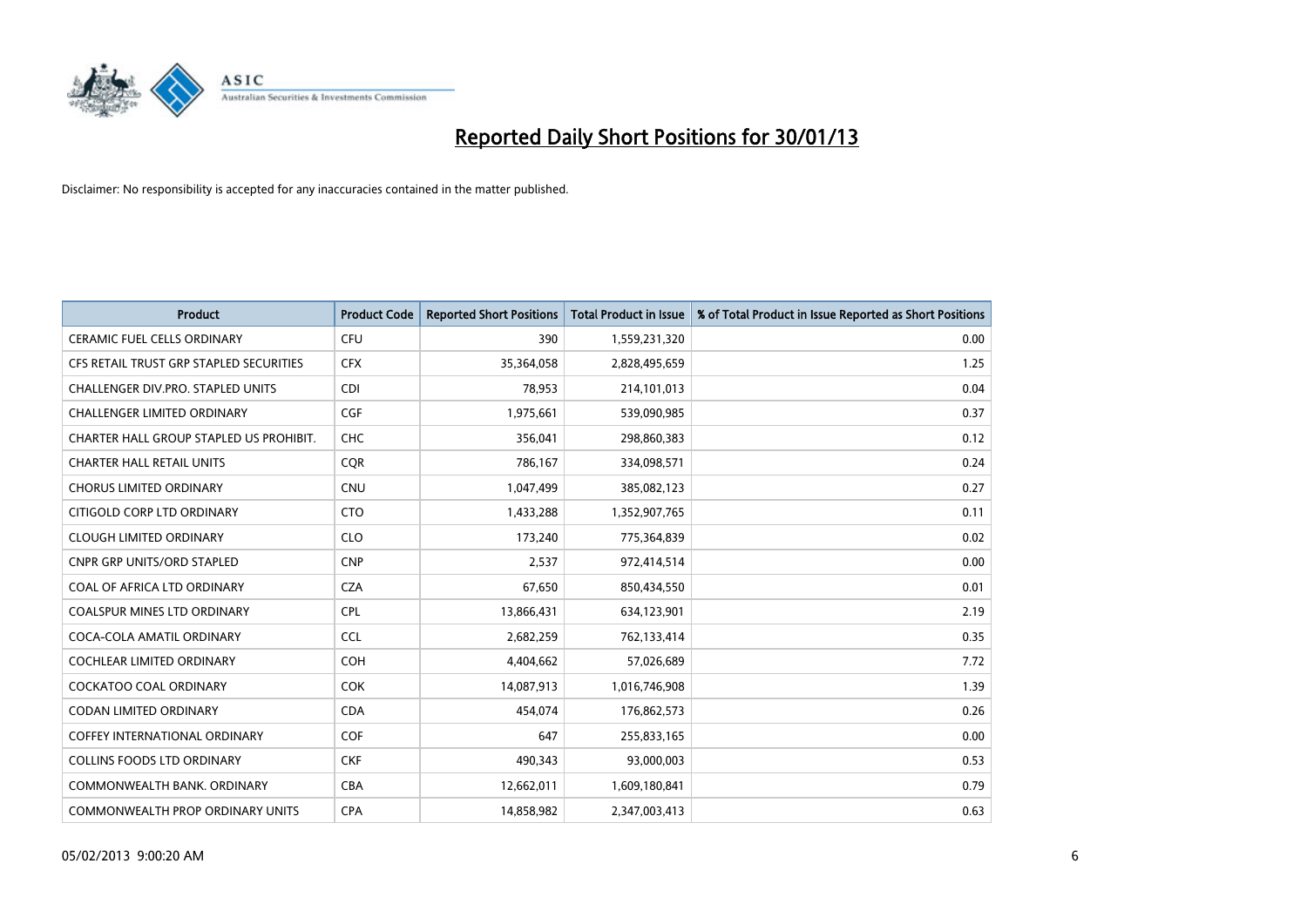

| <b>Product</b>                          | <b>Product Code</b> | <b>Reported Short Positions</b> | <b>Total Product in Issue</b> | % of Total Product in Issue Reported as Short Positions |
|-----------------------------------------|---------------------|---------------------------------|-------------------------------|---------------------------------------------------------|
| <b>COMPASS RESOURCES ORDINARY</b>       | <b>CMR</b>          | 7,472                           | 1,403,744,100                 | 0.00                                                    |
| COMPUTERSHARE LTD ORDINARY              | <b>CPU</b>          | 11,352,803                      | 555,664,059                   | 2.04                                                    |
| CONTINENTAL COAL LTD ORDINARY           | CCC                 | 983                             | 473,061,772                   | 0.00                                                    |
| COOPER ENERGY LTD ORDINARY              | <b>COE</b>          | 176,726                         | 329,034,654                   | 0.05                                                    |
| <b>CORP TRAVEL LIMITED ORDINARY</b>     | <b>CTD</b>          | 134,863                         | 74,971,020                    | 0.18                                                    |
| <b>CREDIT CORP GROUP ORDINARY</b>       | <b>CCP</b>          | 26,492                          | 45,932,899                    | 0.06                                                    |
| <b>CROMWELL PROP STAPLED SECURITIES</b> | <b>CMW</b>          | 218,192                         | 1,407,704,638                 | 0.02                                                    |
| <b>CROWN LIMITED ORDINARY</b>           | <b>CWN</b>          | 4,262,834                       | 728,394,185                   | 0.59                                                    |
| <b>CSG LIMITED ORDINARY</b>             | CSV                 | 458,529                         | 278,394,845                   | 0.16                                                    |
| <b>CSL LIMITED ORDINARY</b>             | <b>CSL</b>          | 1,881,827                       | 498,197,568                   | 0.38                                                    |
| <b>CSR LIMITED ORDINARY</b>             | <b>CSR</b>          | 42,052,013                      | 506,000,315                   | 8.31                                                    |
| <b>CUDECO LIMITED ORDINARY</b>          | CDU                 | 3,014,494                       | 188,943,961                   | 1.60                                                    |
| DART ENERGY LTD ORDINARY                | <b>DTE</b>          | 15,728,119                      | 878,668,388                   | 1.79                                                    |
| DAVID JONES LIMITED ORDINARY            | <b>DIS</b>          | 61,995,175                      | 531,788,775                   | 11.66                                                   |
| DECMIL GROUP LIMITED ORDINARY           | <b>DCG</b>          | 560,129                         | 168,203,219                   | 0.33                                                    |
| DEEP YELLOW LIMITED ORDINARY            | <b>DYL</b>          | 227,258                         | 1,553,507,294                 | 0.01                                                    |
| DEXUS PROPERTY GROUP STAPLED UNITS      | <b>DXS</b>          | 16,896,667                      | 4,839,024,176                 | 0.35                                                    |
| DISCOVERY METALS LTD ORDINARY           | <b>DML</b>          | 2,082,428                       | 486,986,451                   | 0.43                                                    |
| DOMINO PIZZA ENTERPR ORDINARY           | <b>DMP</b>          | 24,152                          | 70,192,674                    | 0.03                                                    |
| DORAY MINERALS LTD ORDINARY             | <b>DRM</b>          | 170,022                         | 139,200,101                   | 0.12                                                    |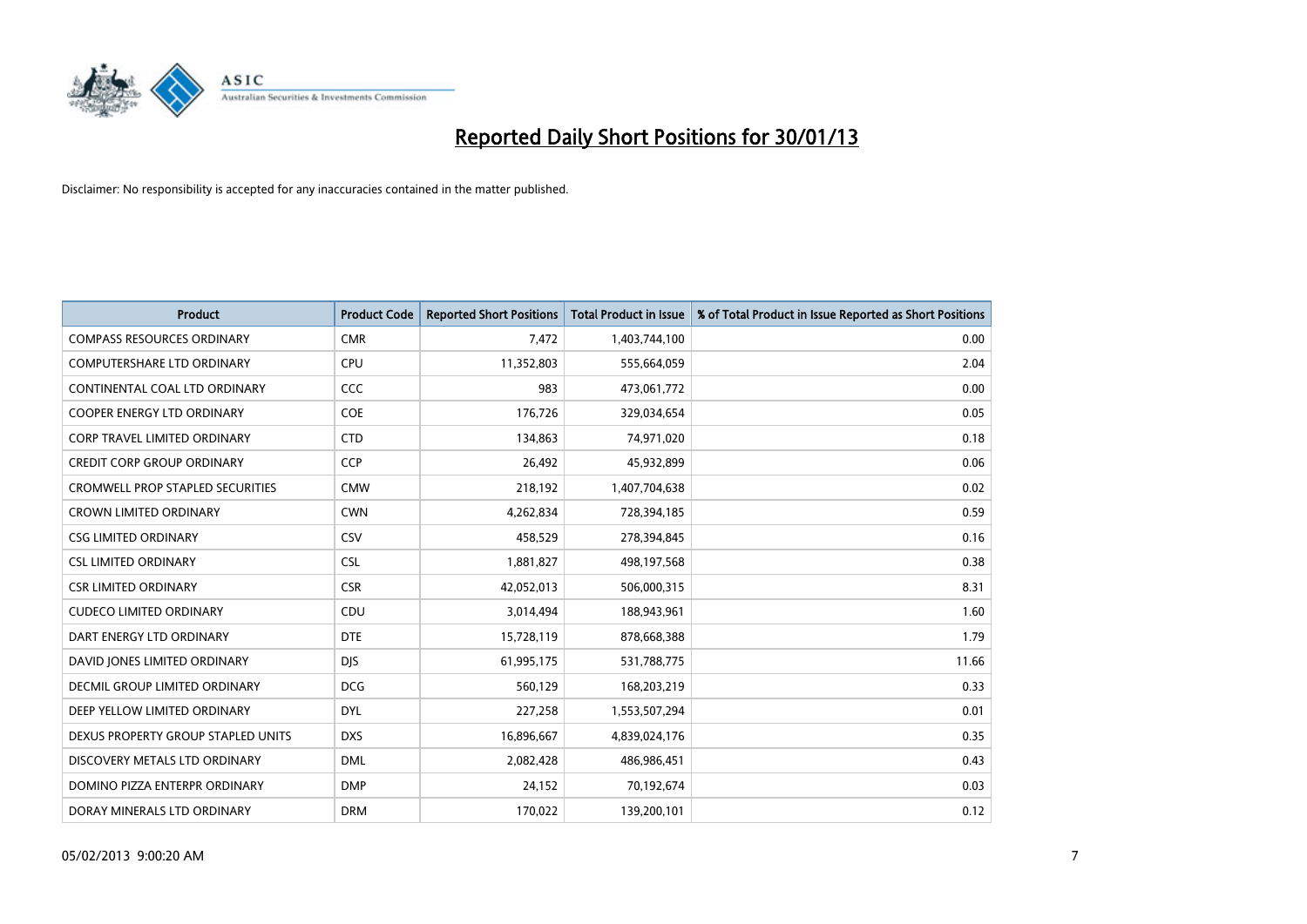

| <b>Product</b>                         | <b>Product Code</b> | <b>Reported Short Positions</b> | <b>Total Product in Issue</b> | % of Total Product in Issue Reported as Short Positions |
|----------------------------------------|---------------------|---------------------------------|-------------------------------|---------------------------------------------------------|
| DOWNER EDI LIMITED ORDINARY            | <b>DOW</b>          | 5,080,816                       | 429,100,296                   | 1.18                                                    |
| DRILLSEARCH ENERGY ORDINARY            | <b>DLS</b>          | 1,086,118                       | 427,353,371                   | 0.25                                                    |
| DUET GROUP STAPLED US PROHIBIT.        | <b>DUE</b>          | 6,797,829                       | 1,158,216,750                 | 0.59                                                    |
| DULUXGROUP LIMITED ORDINARY            | <b>DLX</b>          | 8,605,572                       | 374,507,181                   | 2.30                                                    |
| <b>DWS LTD ORDINARY</b>                | <b>DWS</b>          | 400,300                         | 132,362,763                   | 0.30                                                    |
| ECHO ENTERTAINMENT ORDINARY            | EGP                 | 10,430,660                      | 825,672,730                   | 1.26                                                    |
| ELDERS LIMITED ORDINARY                | <b>ELD</b>          | 19,007,249                      | 448,598,480                   | 4.24                                                    |
| ELEMENTAL MINERALS ORDINARY            | <b>ELM</b>          | 37,696                          | 288,587,228                   | 0.01                                                    |
| ELEMENTOS LIMITED ORDINARY             | <b>ELT</b>          | 16                              | 148,352,638                   | 0.00                                                    |
| <b>EMECO HOLDINGS ORDINARY</b>         | <b>EHL</b>          | 7,545,470                       | 599,675,707                   | 1.26                                                    |
| <b>ENDEAVOUR MIN CORP CDI 1:1</b>      | <b>EVR</b>          | 358,766                         | 128,051,824                   | 0.28                                                    |
| <b>ENERGY RESOURCES ORDINARY 'A'</b>   | <b>ERA</b>          | 6,714,171                       | 517,725,062                   | 1.30                                                    |
| ENERGY WORLD CORPOR. ORDINARY          | <b>EWC</b>          | 16,291,682                      | 1,734,166,672                 | 0.94                                                    |
| <b>ENVESTRA LIMITED ORDINARY</b>       | <b>ENV</b>          | 7,632,644                       | 1,603,333,497                 | 0.48                                                    |
| EQUATORIAL RES LTD ORDINARY            | EQX                 | 121,266                         | 117,235,353                   | 0.10                                                    |
| EVOLUTION MINING LTD ORDINARY          | <b>EVN</b>          | 4,052,818                       | 708,092,989                   | 0.57                                                    |
| FAIRFAX MEDIA LTD ORDINARY             | <b>FXI</b>          | 370,302,696                     | 2,351,955,725                 | 15.74                                                   |
| <b>FAR LTD ORDINARY</b>                | <b>FAR</b>          | 21,000,000                      | 2,499,846,742                 | 0.84                                                    |
| FEDERATION CNTRES ORD/UNIT STAPLED SEC | <b>FDC</b>          | 8,302,993                       | 1,427,391,696                 | 0.58                                                    |
| FISHER & PAYKEL H. ORDINARY            | <b>FPH</b>          | 135,065                         | 542,612,236                   | 0.02                                                    |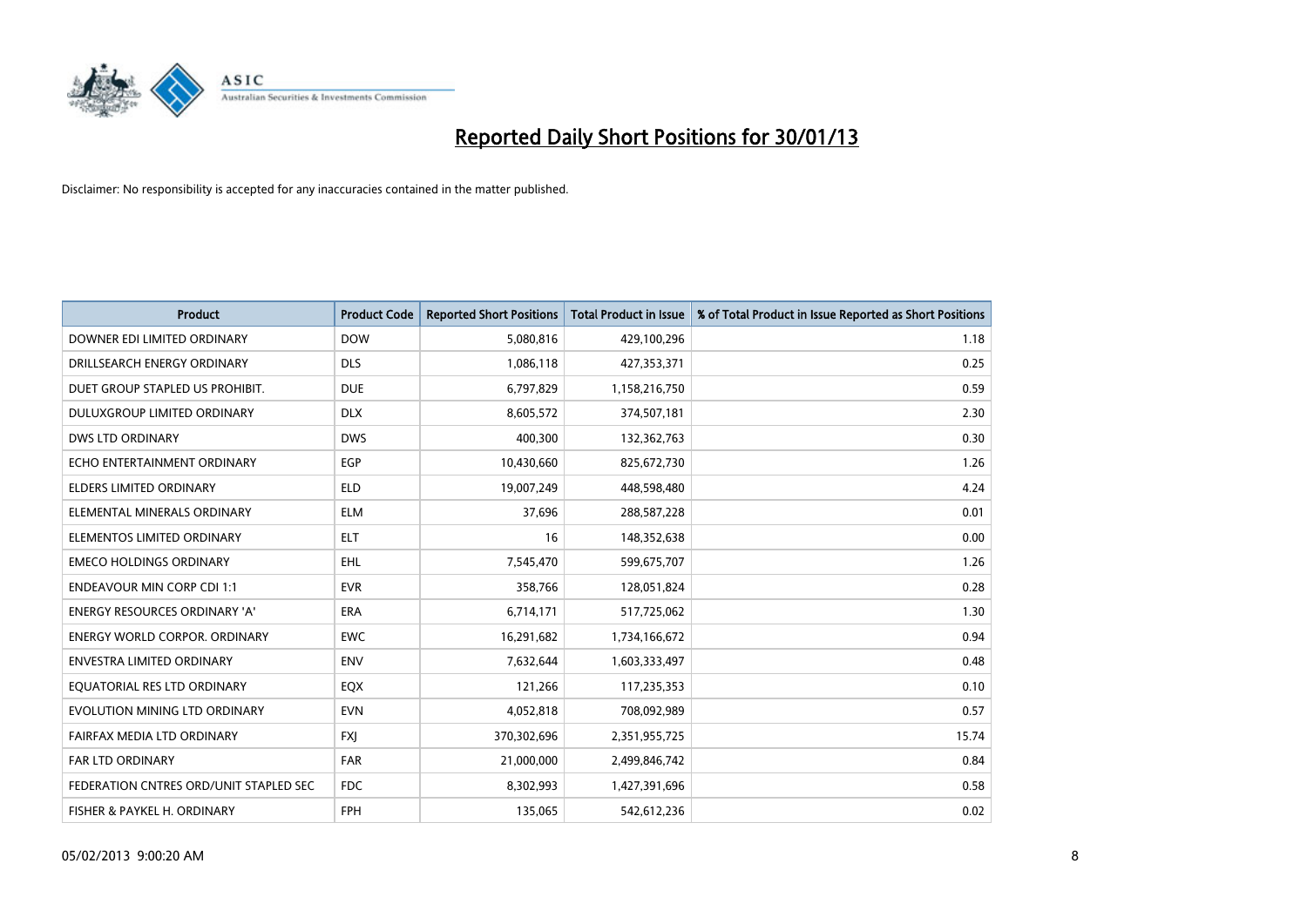

| <b>Product</b>                            | <b>Product Code</b> | <b>Reported Short Positions</b> | <b>Total Product in Issue</b> | % of Total Product in Issue Reported as Short Positions |
|-------------------------------------------|---------------------|---------------------------------|-------------------------------|---------------------------------------------------------|
| FKP PROPERTY GROUP STAPLED SECURITIES     | <b>FKP</b>          | 5,774,887                       | 321,578,705                   | 1.80                                                    |
| FLEETWOOD CORP ORDINARY                   | <b>FWD</b>          | 2,806,868                       | 60,033,258                    | 4.68                                                    |
| FLETCHER BUILDING ORDINARY                | <b>FBU</b>          | 4,966,203                       | 684,793,538                   | 0.73                                                    |
| FLEXIGROUP LIMITED ORDINARY               | <b>FXL</b>          | 539,972                         | 287,469,669                   | 0.19                                                    |
| <b>FLIGHT CENTRE ORDINARY</b>             | <b>FLT</b>          | 12,368,739                      | 100,165,616                   | 12.35                                                   |
| FLINDERS MINES LTD ORDINARY               | <b>FMS</b>          | 2,052,181                       | 1,821,300,404                 | 0.11                                                    |
| <b>FOCUS MINERALS LTD ORDINARY</b>        | <b>FML</b>          | 2,966,617                       | 8,822,771,352                 | 0.03                                                    |
| FONTERRA SHARE FUND ORDINARY UNITS        | FSF                 | 23,312                          | 95,592,485                    | 0.02                                                    |
| <b>FORGE GROUP LIMITED ORDINARY</b>       | <b>FGE</b>          | 107,583                         | 86,169,014                    | 0.12                                                    |
| FORTESCUE METALS GRP ORDINARY             | <b>FMG</b>          | 175,232,175                     | 3,113,798,659                 | 5.63                                                    |
| <b>G.U.D. HOLDINGS ORDINARY</b>           | <b>GUD</b>          | 2,730,681                       | 71,341,319                    | 3.83                                                    |
| <b>G8 EDUCATION LIMITED ORDINARY</b>      | <b>GEM</b>          | 679,039                         | 246,802,417                   | 0.28                                                    |
| <b>GALAXY RESOURCES ORDINARY</b>          | GXY                 | 3,560,157                       | 560,357,421                   | 0.64                                                    |
| <b>GENETIC TECHNOLOGIES ORDINARY</b>      | <b>GTG</b>          | 634,950                         | 475,471,819                   | 0.13                                                    |
| <b>GEODYNAMICS LIMITED ORDINARY</b>       | GDY                 | 850                             | 406,452,608                   | 0.00                                                    |
| <b>GINDALBIE METALS LTD ORDINARY</b>      | <b>GBG</b>          | 34,159,756                      | 1,404,350,200                 | 2.43                                                    |
| <b>GOODMAN FIELDER. ORDINARY</b>          | <b>GFF</b>          | 23,435,429                      | 1,955,559,207                 | 1.20                                                    |
| <b>GOODMAN GROUP STAPLED US PROHIBIT.</b> | <b>GMG</b>          | 917,402                         | 1,713,233,947                 | 0.05                                                    |
| <b>GPT GROUP STAPLED SEC.</b>             | <b>GPT</b>          | 7,665,138                       | 1,766,785,075                 | 0.43                                                    |
| <b>GRAINCORP LIMITED A CLASS ORDINARY</b> | <b>GNC</b>          | 1,076,679                       | 228,855,628                   | 0.47                                                    |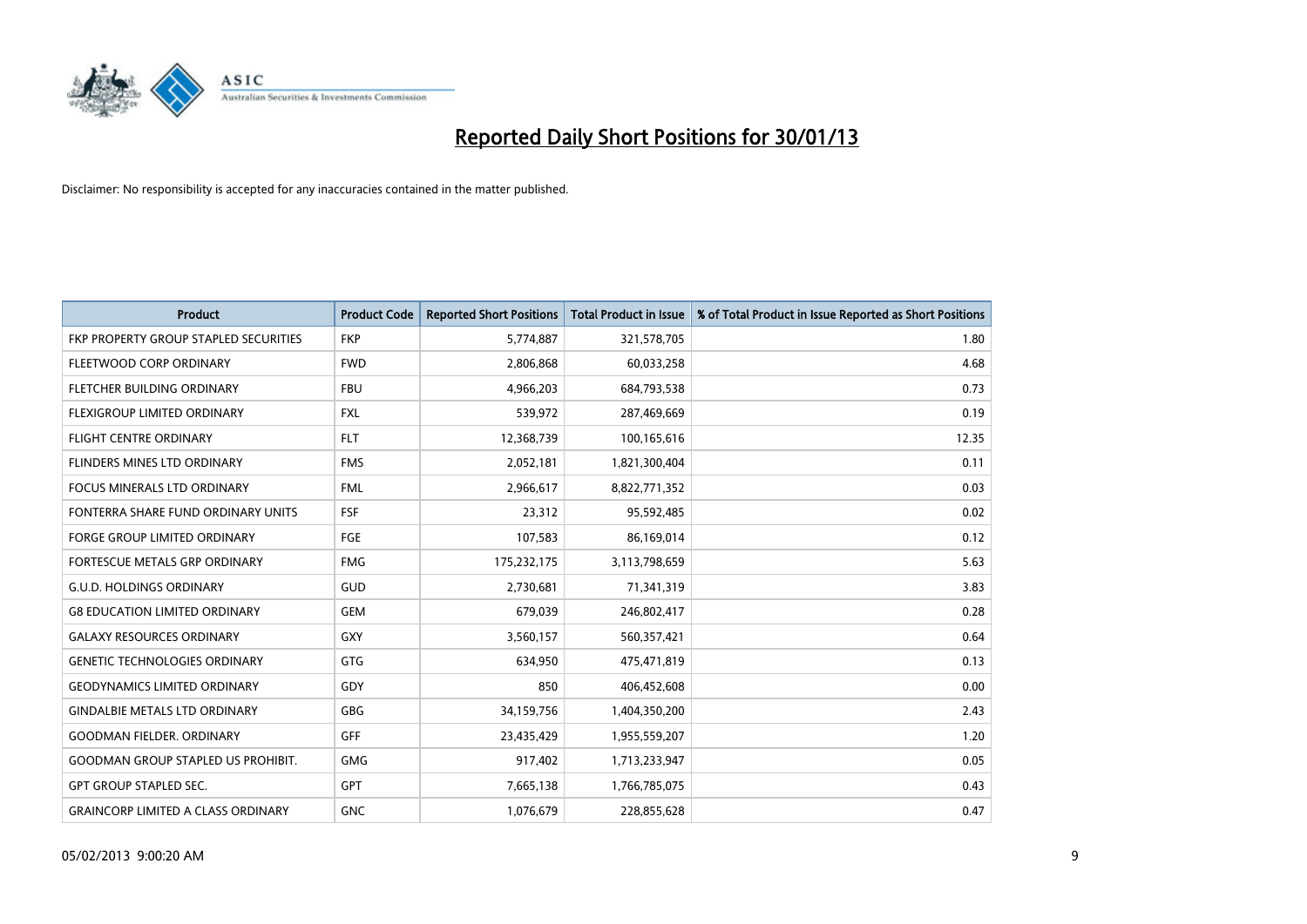

| <b>Product</b>                       | <b>Product Code</b> | <b>Reported Short Positions</b> | <b>Total Product in Issue</b> | % of Total Product in Issue Reported as Short Positions |
|--------------------------------------|---------------------|---------------------------------|-------------------------------|---------------------------------------------------------|
| <b>GRANGE RESOURCES, ORDINARY</b>    | <b>GRR</b>          | 1,229,794                       | 1,156,181,782                 | 0.11                                                    |
| <b>GREENLAND MIN EN LTD ORDINARY</b> | GGG                 | 4,345,734                       | 567,937,409                   | 0.77                                                    |
| <b>GRYPHON MINERALS LTD ORDINARY</b> | GRY                 | 19,423,362                      | 400,464,983                   | 4.85                                                    |
| <b>GUILDFORD COAL LTD ORDINARY</b>   | <b>GUF</b>          | 941,494                         | 521,046,899                   | 0.18                                                    |
| <b>GUNNS LIMITED ORDINARY</b>        | <b>GNS</b>          | 51,528,090                      | 848,401,559                   | 6.07                                                    |
| <b>GWA GROUP LTD ORDINARY</b>        | <b>GWA</b>          | 7,559,530                       | 304,706,899                   | 2.48                                                    |
| <b>HARVEY NORMAN ORDINARY</b>        | <b>HVN</b>          | 117,331,765                     | 1,062,316,784                 | 11.04                                                   |
| HASTIE GROUP LIMITED ORDINARY        | <b>HST</b>          | 233,914                         | 137,353,504                   | 0.17                                                    |
| <b>HENDERSON GROUP CDI 1:1</b>       | <b>HGG</b>          | 2,146,075                       | 717,648,677                   | 0.30                                                    |
| HEA HOLDINGS LIMITED ORDINARY        | <b>HFA</b>          | 3,809                           | 117,332,831                   | 0.00                                                    |
| HILLGROVE RES LTD ORDINARY           | <b>HGO</b>          | 2,009,553                       | 1,022,760,221                 | 0.20                                                    |
| HILLS HOLDINGS LTD ORDINARY          | <b>HIL</b>          | 2,764,969                       | 246,500,444                   | 1.12                                                    |
| HORIZON OIL LIMITED ORDINARY         | <b>HZN</b>          | 32,003,040                      | 1,130,811,515                 | 2.83                                                    |
| <b>ICON ENERGY LIMITED ORDINARY</b>  | <b>ICN</b>          | 1,724,608                       | 533,391,210                   | 0.32                                                    |
| <b>IINET LIMITED ORDINARY</b>        | <b>IIN</b>          | 105,656                         | 161,238,847                   | 0.07                                                    |
| <b>ILUKA RESOURCES ORDINARY</b>      | ILU                 | 67,508,170                      | 418,700,517                   | 16.12                                                   |
| <b>IMDEX LIMITED ORDINARY</b>        | <b>IMD</b>          | 756,733                         | 210,473,188                   | 0.36                                                    |
| IMF (AUSTRALIA) LTD ORDINARY         | <b>IMF</b>          | 252,796                         | 123,828,193                   | 0.20                                                    |
| <b>INCITEC PIVOT ORDINARY</b>        | <b>IPL</b>          | 5,154,302                       | 1,628,730,107                 | 0.32                                                    |
| INDEPENDENCE GROUP ORDINARY          | <b>IGO</b>          | 3,988,703                       | 232,882,535                   | 1.71                                                    |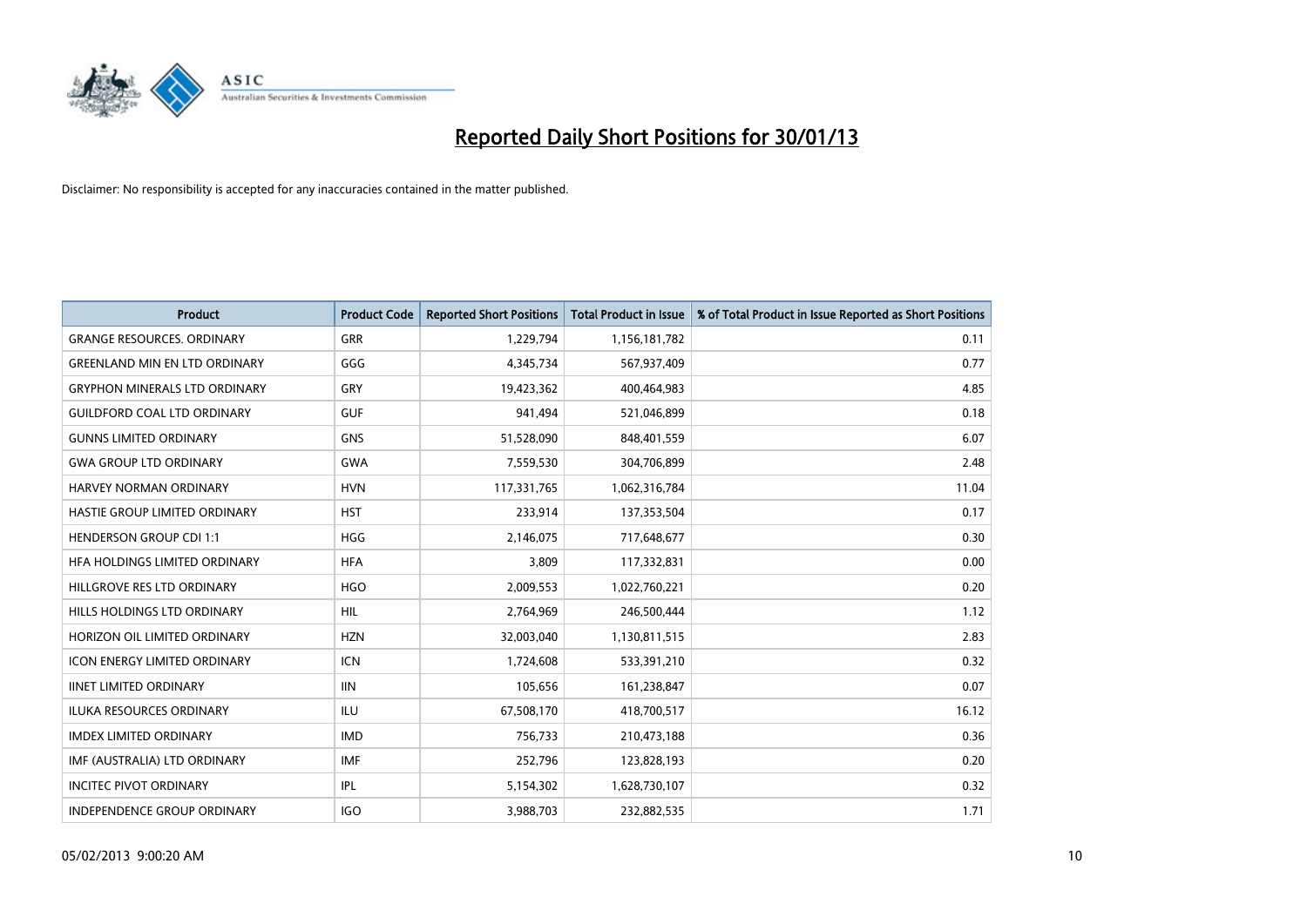

| <b>Product</b>                                  | <b>Product Code</b> | <b>Reported Short Positions</b> | <b>Total Product in Issue</b> | % of Total Product in Issue Reported as Short Positions |
|-------------------------------------------------|---------------------|---------------------------------|-------------------------------|---------------------------------------------------------|
| <b>INDOPHIL RESOURCES ORDINARY</b>              | <b>IRN</b>          | 1,162,202                       | 1,203,146,194                 | 0.10                                                    |
| INFIGEN ENERGY STAPLED SECURITIES               | <b>IFN</b>          | 3,324,648                       | 762,265,972                   | 0.44                                                    |
| <b>INSURANCE AUSTRALIA ORDINARY</b>             | IAG                 | 5,006,825                       | 2,079,034,021                 | 0.24                                                    |
| <b>INTEGRATED RESEARCH ORDINARY</b>             | IRI                 | 134,987                         | 168,359,453                   | 0.08                                                    |
| <b>INTREPID MINES ORDINARY</b>                  | <b>IAU</b>          | 10,263,958                      | 555,519,374                   | 1.85                                                    |
| <b>INVESTA OFFICE FUND STAPLED SECURITIES</b>   | <b>IOF</b>          | 2,743,417                       | 614,047,458                   | 0.45                                                    |
| <b>INVOCARE LIMITED ORDINARY</b>                | <b>IVC</b>          | 3,109,619                       | 110,030,298                   | 2.83                                                    |
| ION LIMITED ORDINARY                            | <b>ION</b>          | 164,453                         | 256,365,105                   | 0.06                                                    |
| <b>IOOF HOLDINGS LTD ORDINARY</b>               | <b>IFL</b>          | 1,355,730                       | 232,091,225                   | 0.58                                                    |
| <b>IRESS LIMITED ORDINARY</b>                   | <b>IRE</b>          | 1,643,607                       | 128,620,231                   | 1.28                                                    |
| <b>IRON ORE HOLDINGS ORDINARY</b>               | <b>IOH</b>          | 39,352                          | 161,174,005                   | 0.02                                                    |
| ISHARES GLB HEALTH CDI 1:1                      | X                   | 743                             | 13,050,000                    | 0.01                                                    |
| ISHARES S&P ASIA 50 CDI 1:1                     | <b>IAA</b>          | 22,902                          | 1,700,000                     | 1.35                                                    |
| <b>IVANHOE AUSTRALIA ORDINARY</b>               | <b>IVA</b>          | 2,105,602                       | 714,991,227                   | 0.29                                                    |
| <b>JAMES HARDIE INDUST CHESS DEPOSITARY INT</b> | <b>IHX</b>          | 8,778,417                       | 440,917,727                   | 1.99                                                    |
| <b>JB HI-FI LIMITED ORDINARY</b>                | <b>IBH</b>          | 17,770,336                      | 98,850,643                    | 17.98                                                   |
| <b>JUMBO INTERACTIVE ORDINARY</b>               | <b>JIN</b>          | 1,000                           | 43,102,560                    | 0.00                                                    |
| <b>JUPITER MINES ORDINARY</b>                   | <b>IMS</b>          | 1,672                           | 2,281,835,383                 | 0.00                                                    |
| <b>KAGARA LTD ORDINARY</b>                      | <b>KZL</b>          | 3,034,733                       | 798,953,117                   | 0.38                                                    |
| KANGAROO RES LTD ORDINARY                       | <b>KRL</b>          | 191,687                         | 3,434,430,012                 | 0.01                                                    |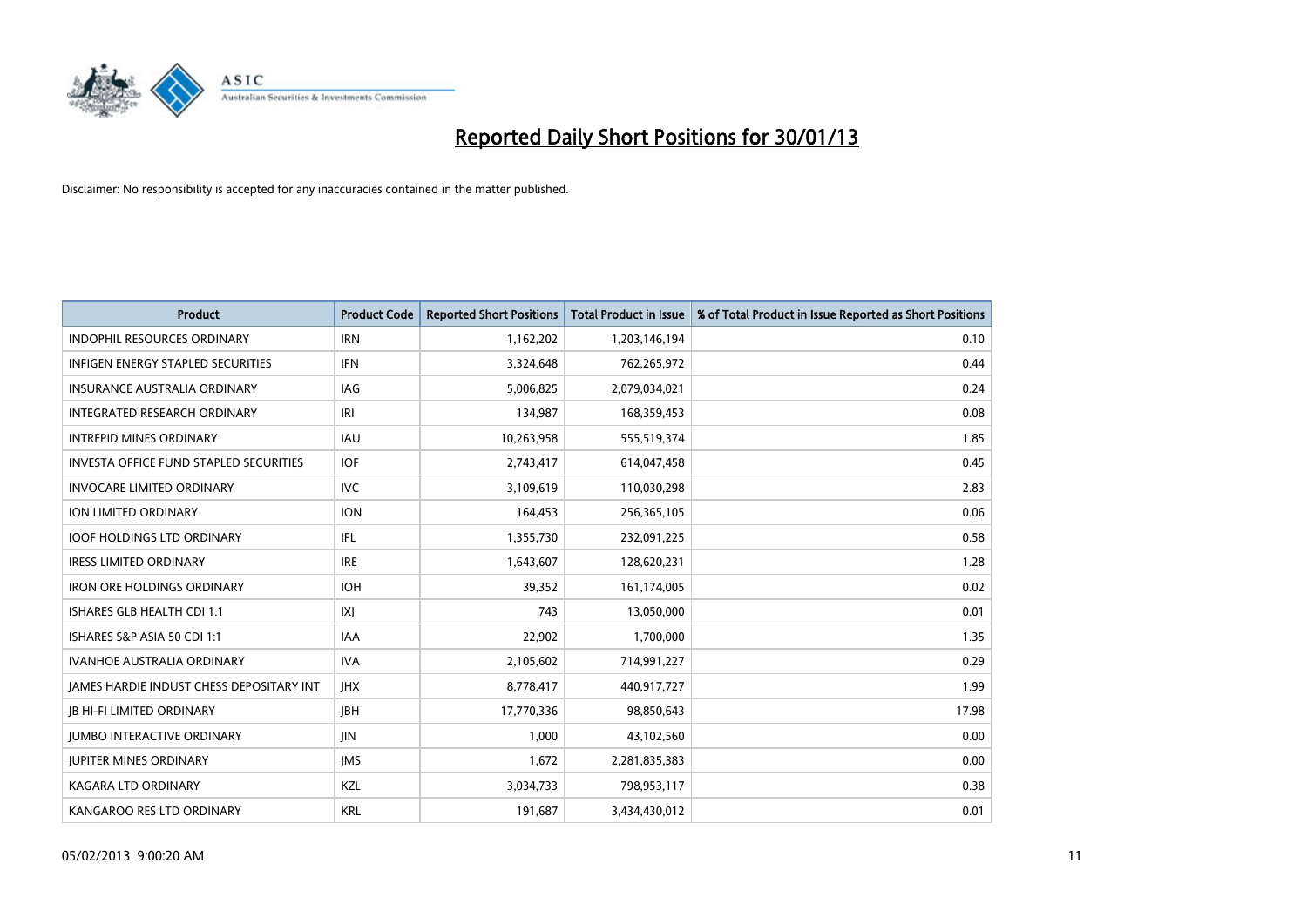

| <b>Product</b>                        | <b>Product Code</b> | <b>Reported Short Positions</b> | <b>Total Product in Issue</b> | % of Total Product in Issue Reported as Short Positions |
|---------------------------------------|---------------------|---------------------------------|-------------------------------|---------------------------------------------------------|
| KAROON GAS AUSTRALIA ORDINARY         | <b>KAR</b>          | 121,842                         | 221,420,769                   | 0.06                                                    |
| KATHMANDU HOLD LTD ORDINARY           | <b>KMD</b>          | 588,972                         | 200,215,894                   | 0.29                                                    |
| <b>KBL MINING LIMITED ORDINARY</b>    | <b>KBL</b>          | 1,820                           | 293,535,629                   | 0.00                                                    |
| KENTOR GOLD LIMITED ORDINARY          | KGL                 | 275                             | 140,040,563                   | 0.00                                                    |
| KINGSGATE CONSOLID. ORDINARY          | <b>KCN</b>          | 10,572,194                      | 151,828,173                   | 6.96                                                    |
| KINGSROSE MINING LTD ORDINARY         | <b>KRM</b>          | 119,687                         | 291,959,871                   | 0.04                                                    |
| LEIGHTON HOLDINGS ORDINARY            | LEI                 | 8,761,453                       | 337, 164, 188                 | 2.60                                                    |
| LEND LEASE GROUP UNIT/ORD STAPLED     | LLC                 | 4,701,042                       | 574,351,883                   | 0.82                                                    |
| LINC ENERGY LTD ORDINARY              | <b>LNC</b>          | 17,071,979                      | 517,770,424                   | 3.30                                                    |
| LIQUEFIED NATURAL ORDINARY            | <b>LNG</b>          | 272,800                         | 267,699,015                   | 0.10                                                    |
| LYCOPODIUM LIMITED ORDINARY           | LYL                 | 603                             | 38,755,103                    | 0.00                                                    |
| <b>LYNAS CORPORATION ORDINARY</b>     | <b>LYC</b>          | 162,346,163                     | 1,960,801,292                 | 8.28                                                    |
| M2 TELECOMMUNICATION ORDINARY         | <b>MTU</b>          | 6,649,170                       | 157,996,251                   | 4.21                                                    |
| <b>MACA LIMITED ORDINARY</b>          | <b>MLD</b>          | 1,050,393                       | 150,000,000                   | 0.70                                                    |
| <b>MACMAHON HOLDINGS ORDINARY</b>     | MAH                 | 16,480,928                      | 1,261,699,966                 | 1.31                                                    |
| MACQ ATLAS ROADS GRP ORDINARY STAPLED | <b>MQA</b>          | 3,289,824                       | 478,531,436                   | 0.69                                                    |
| MACQUARIE GROUP LTD ORDINARY          | MQG                 | 5,394,202                       | 339,178,329                   | 1.59                                                    |
| <b>MATRIX C &amp; E LTD ORDINARY</b>  | <b>MCE</b>          | 3,800,695                       | 94,555,428                    | 4.02                                                    |
| MAVERICK DRILLING ORDINARY            | <b>MAD</b>          | 9,966,618                       | 452,726,751                   | 2.20                                                    |
| MAYNE PHARMA LTD ORDINARY             | <b>MYX</b>          | 546,300                         | 545,527,413                   | 0.10                                                    |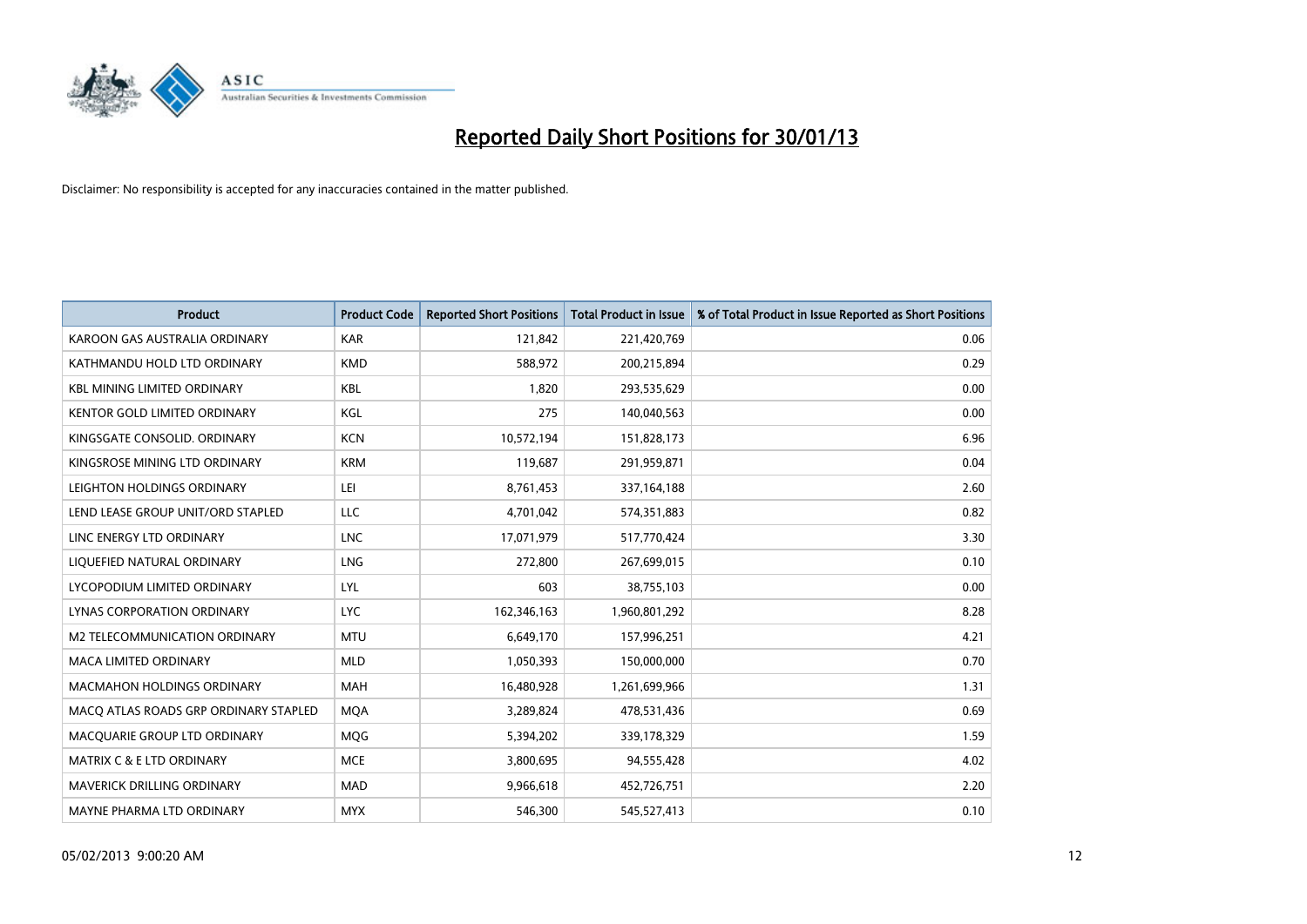

| <b>Product</b>                   | <b>Product Code</b> | <b>Reported Short Positions</b> | <b>Total Product in Issue</b> | % of Total Product in Issue Reported as Short Positions |
|----------------------------------|---------------------|---------------------------------|-------------------------------|---------------------------------------------------------|
| MCMILLAN SHAKESPEARE ORDINARY    | <b>MMS</b>          | 603,083                         | 74,523,965                    | 0.81                                                    |
| MEDUSA MINING LTD ORDINARY       | <b>MML</b>          | 2,578,447                       | 188,903,911                   | 1.36                                                    |
| MELBOURNE IT LIMITED ORDINARY    | <b>MLB</b>          | 552,222                         | 82,451,363                    | 0.67                                                    |
| MEO AUSTRALIA LTD ORDINARY       | <b>MEO</b>          | 469,201                         | 627,264,587                   | 0.07                                                    |
| <b>MERMAID MARINE ORDINARY</b>   | <b>MRM</b>          | 662,520                         | 223,832,900                   | 0.30                                                    |
| MESOBLAST LIMITED ORDINARY       | <b>MSB</b>          | 16,927,760                      | 287,132,832                   | 5.90                                                    |
| <b>METALS X LIMITED ORDINARY</b> | <b>MLX</b>          | 102,764                         | 1,651,766,110                 | 0.01                                                    |
| METCASH LIMITED ORDINARY         | <b>MTS</b>          | 106,109,543                     | 880,704,786                   | 12.05                                                   |
| METMINCO LIMITED ORDINARY        | <b>MNC</b>          | 54,825                          | 1,749,543,023                 | 0.00                                                    |
| MICLYN EXP OFFSHR ORDINARY       | <b>MIO</b>          | 96,608                          | 278,639,188                   | 0.03                                                    |
| MILTON CORPORATION ORDINARY      | <b>MLT</b>          | 12,800                          | 121,625,655                   | 0.01                                                    |
| MINCOR RESOURCES NL ORDINARY     | <b>MCR</b>          | 2,262,221                       | 188,208,274                   | 1.20                                                    |
| MINERAL DEPOSITS ORDINARY        | <b>MDL</b>          | 442,866                         | 83,538,786                    | 0.53                                                    |
| MINERAL RESOURCES, ORDINARY      | <b>MIN</b>          | 3,801,827                       | 185,724,169                   | 2.05                                                    |
| MIRABELA NICKEL LTD ORDINARY     | <b>MBN</b>          | 7,363,671                       | 876,765,094                   | 0.84                                                    |
| MIRVAC GROUP STAPLED SECURITIES  | <b>MGR</b>          | 5,767,238                       | 3,425,587,451                 | 0.17                                                    |
| MOLOPO ENERGY LTD ORDINARY       | <b>MPO</b>          | 682,572                         | 246,121,586                   | 0.28                                                    |
| MONADELPHOUS GROUP ORDINARY      | <b>MND</b>          | 7,241,643                       | 90,663,543                    | 7.99                                                    |
| MORTGAGE CHOICE LTD ORDINARY     | <b>MOC</b>          | 2,366,214                       | 123,431,282                   | 1.92                                                    |
| MOUNT GIBSON IRON ORDINARY       | <b>MGX</b>          | 1,656,910                       | 1,090,584,232                 | 0.15                                                    |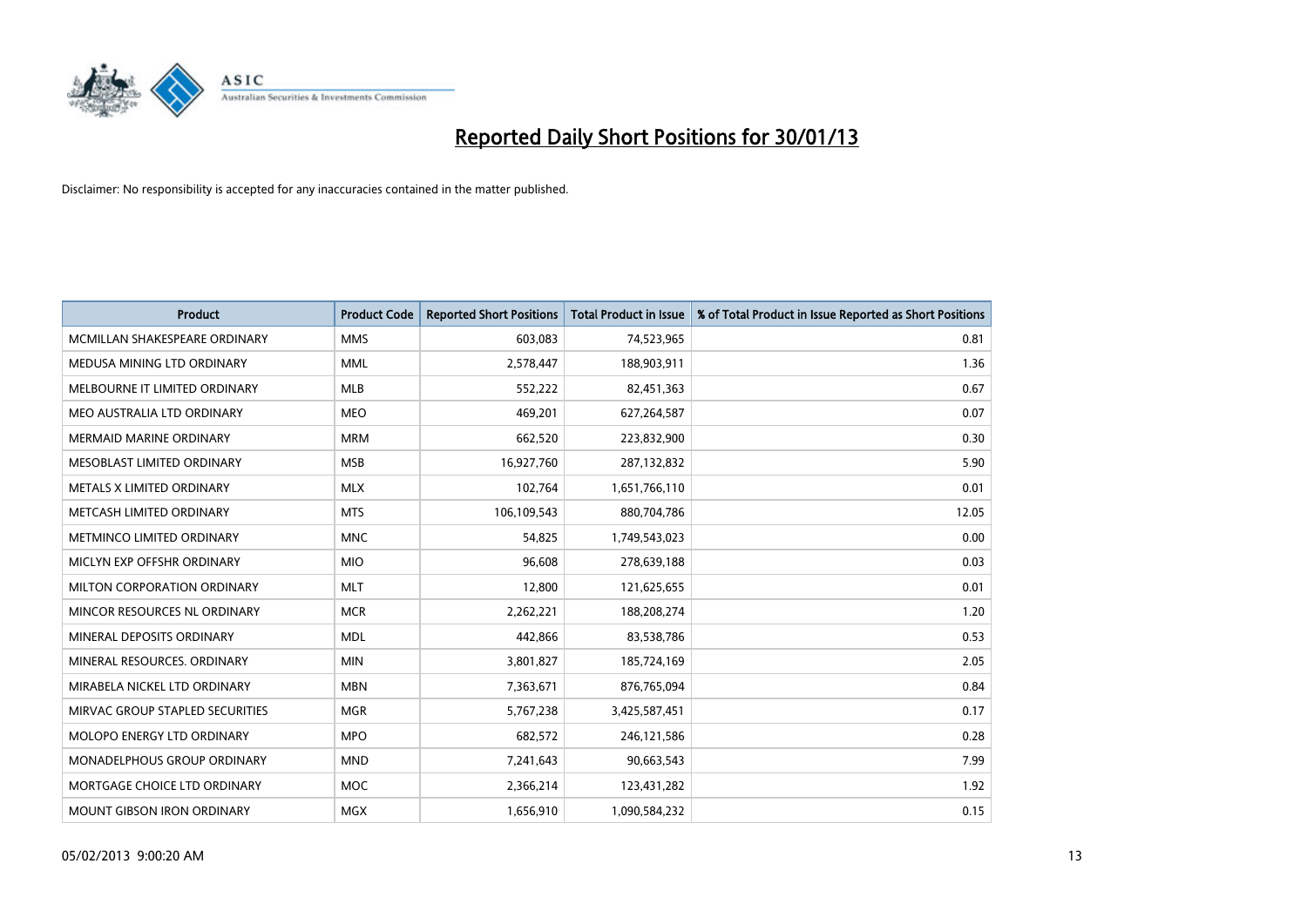

| <b>Product</b>                  | <b>Product Code</b> | <b>Reported Short Positions</b> | <b>Total Product in Issue</b> | % of Total Product in Issue Reported as Short Positions |
|---------------------------------|---------------------|---------------------------------|-------------------------------|---------------------------------------------------------|
| <b>MULTIPLEX SITES SITES</b>    | <b>MXUPA</b>        | 578                             | 4,500,000                     | 0.01                                                    |
| MURCHISON METALS LTD ORDINARY   | <b>MMX</b>          | 6,216,069                       | 450,497,346                   | 1.38                                                    |
| MYER HOLDINGS LTD ORDINARY      | <b>MYR</b>          | 83,714,163                      | 583,384,551                   | 14.35                                                   |
| <b>MYSTATE LIMITED ORDINARY</b> | <b>MYS</b>          | 22,399                          | 87,117,374                    | 0.03                                                    |
| NATIONAL AUST, BANK ORDINARY    | <b>NAB</b>          | 12,796,209                      | 2,342,259,881                 | 0.55                                                    |
| NAVITAS LIMITED ORDINARY        | <b>NVT</b>          | 9,236,766                       | 375,367,918                   | 2.46                                                    |
| NEON ENERGY LIMITED ORDINARY    | <b>NEN</b>          | 3,207,185                       | 549,844,091                   | 0.58                                                    |
| NEW HOPE CORPORATION ORDINARY   | <b>NHC</b>          | 2,540,412                       | 830,563,352                   | 0.31                                                    |
| NEWCREST MINING ORDINARY        | <b>NCM</b>          | 3,833,705                       | 765,906,839                   | 0.50                                                    |
| NEWS CORP A NON-VOTING CDI      | <b>NWSLV</b>        | 2,823,045                       | 1,530,335,531                 | 0.18                                                    |
| NEWS CORP B VOTING CDI          | <b>NWS</b>          | 607,740                         | 798,520,953                   | 0.08                                                    |
| NEWSAT LIMITED ORDINARY         | <b>NWT</b>          | 58,617                          | 233,052,157                   | 0.03                                                    |
| NEXTDC LIMITED ORDINARY         | <b>NXT</b>          | 3,383,676                       | 172,602,288                   | 1.96                                                    |
| NEXUS ENERGY LIMITED ORDINARY   | <b>NXS</b>          | 10,919,012                      | 1,329,821,159                 | 0.82                                                    |
| NIB HOLDINGS LIMITED ORDINARY   | <b>NHF</b>          | 3,910                           | 439,004,182                   | 0.00                                                    |
| NIDO PETROLEUM ORDINARY         | <b>NDO</b>          | 105,313                         | 1,684,732,219                 | 0.01                                                    |
| NOBLE MINERAL RES ORDINARY      | <b>NMG</b>          | 2,903,432                       | 666,397,952                   | 0.44                                                    |
| NORFOLK GROUP ORDINARY          | <b>NFK</b>          | 50                              | 158,890,730                   | 0.00                                                    |
| NORTHERN IRON LTD ORDINARY      | <b>NFE</b>          | 3,229,061                       | 484,405,314                   | 0.67                                                    |
| NORTHERN STAR ORDINARY          | <b>NST</b>          | 5,162,278                       | 424,277,027                   | 1.22                                                    |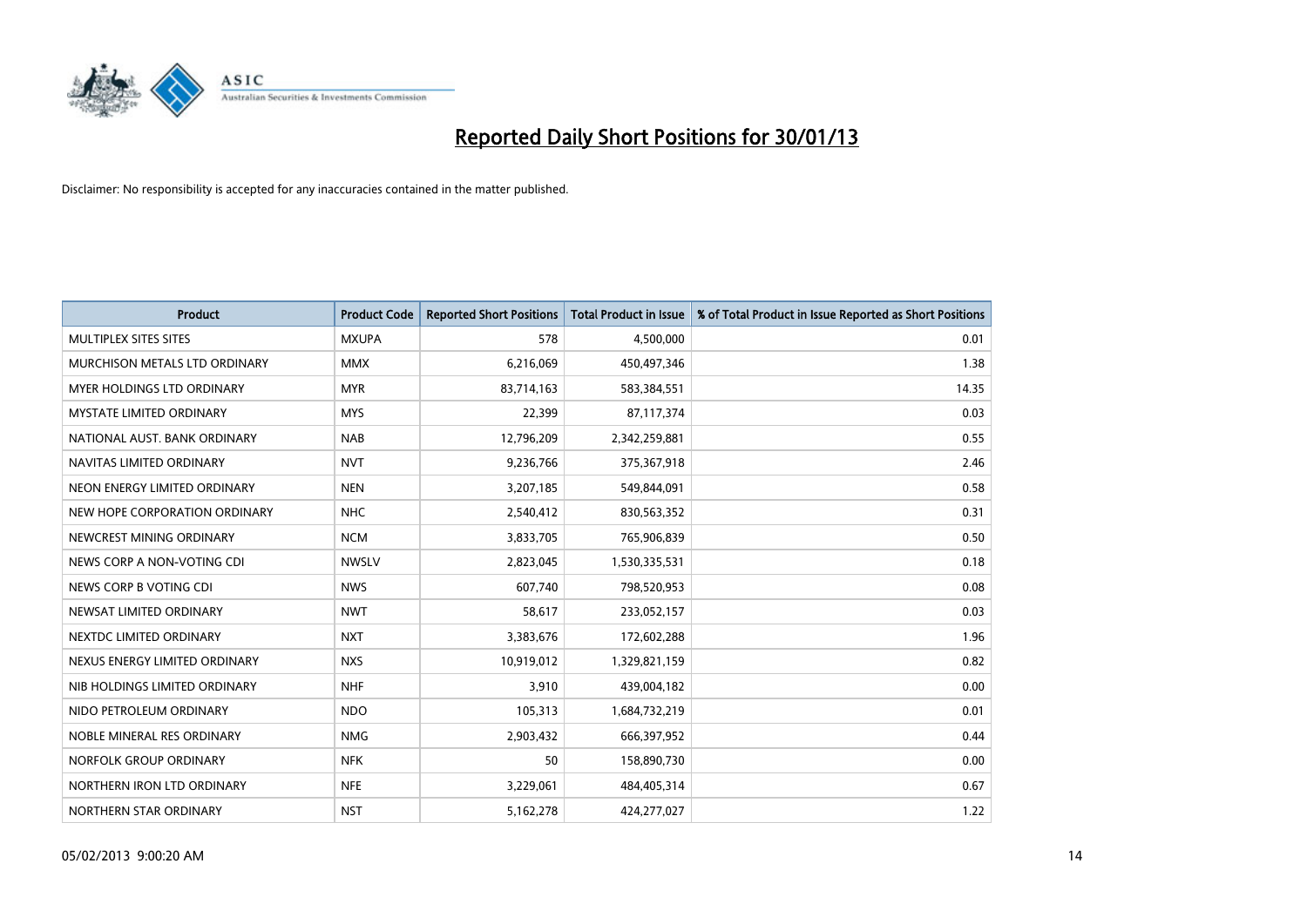

| <b>Product</b>                        | <b>Product Code</b> | <b>Reported Short Positions</b> | <b>Total Product in Issue</b> | % of Total Product in Issue Reported as Short Positions |
|---------------------------------------|---------------------|---------------------------------|-------------------------------|---------------------------------------------------------|
| NRW HOLDINGS LIMITED ORDINARY         | <b>NWH</b>          | 3,918,598                       | 278,888,011                   | 1.41                                                    |
| NUFARM LIMITED ORDINARY               | <b>NUF</b>          | 5,904,833                       | 262,796,891                   | 2.25                                                    |
| OCEANAGOLD CORP. CHESS DEPOSITARY INT | <b>OGC</b>          | 2,066,832                       | 293,517,918                   | 0.70                                                    |
| OIL SEARCH LTD ORDINARY               | <b>OSH</b>          | 14,043,132                      | 1,334,756,742                 | 1.05                                                    |
| OM HOLDINGS LIMITED ORDINARY          | <b>OMH</b>          | 3,975,815                       | 673,423,337                   | 0.59                                                    |
| ORICA LIMITED ORDINARY                | ORI                 | 3,576,025                       | 366,686,516                   | 0.98                                                    |
| ORIGIN ENERGY ORDINARY                | <b>ORG</b>          | 13,967,884                      | 1,094,029,776                 | 1.28                                                    |
| OROCOBRE LIMITED ORDINARY             | <b>ORE</b>          | 279,267                         | 117,745,140                   | 0.24                                                    |
| OROTONGROUP LIMITED ORDINARY          | <b>ORL</b>          | 31,081                          | 40,880,902                    | 0.08                                                    |
| ORPHEUS ENERGY LTD ORDINARY           | <b>OEG</b>          | 67,200                          | 130,475,919                   | 0.05                                                    |
| OZ MINERALS ORDINARY                  | OZL                 | 8,636,664                       | 303,470,022                   | 2.85                                                    |
| PACIFIC BRANDS ORDINARY               | <b>PBG</b>          | 13,550,080                      | 912,915,695                   | 1.48                                                    |
| PALADIN ENERGY LTD ORDINARY           | <b>PDN</b>          | 104,287,518                     | 836,825,651                   | 12.46                                                   |
| PANAUST LIMITED ORDINARY              | <b>PNA</b>          | 879,953                         | 606,155,069                   | 0.15                                                    |
| PANORAMIC RESOURCES ORDINARY          | PAN                 | 1,404,357                       | 256,058,555                   | 0.55                                                    |
| PAPERLINX LIMITED ORDINARY            | <b>PPX</b>          | 68,231                          | 609,280,761                   | 0.01                                                    |
| PAPILLON RES LTD ORDINARY             | PIR                 | 1,228,818                       | 297,028,210                   | 0.41                                                    |
| PATTIES FOODS LTD ORDINARY            | PFL                 | 100,000                         | 139,065,639                   | 0.07                                                    |
| PEET LIMITED ORDINARY                 | <b>PPC</b>          | 3,320,412                       | 321,013,141                   | 1.03                                                    |
| PERILYA LIMITED ORDINARY              | PEM                 | 514                             | 769,316,426                   | 0.00                                                    |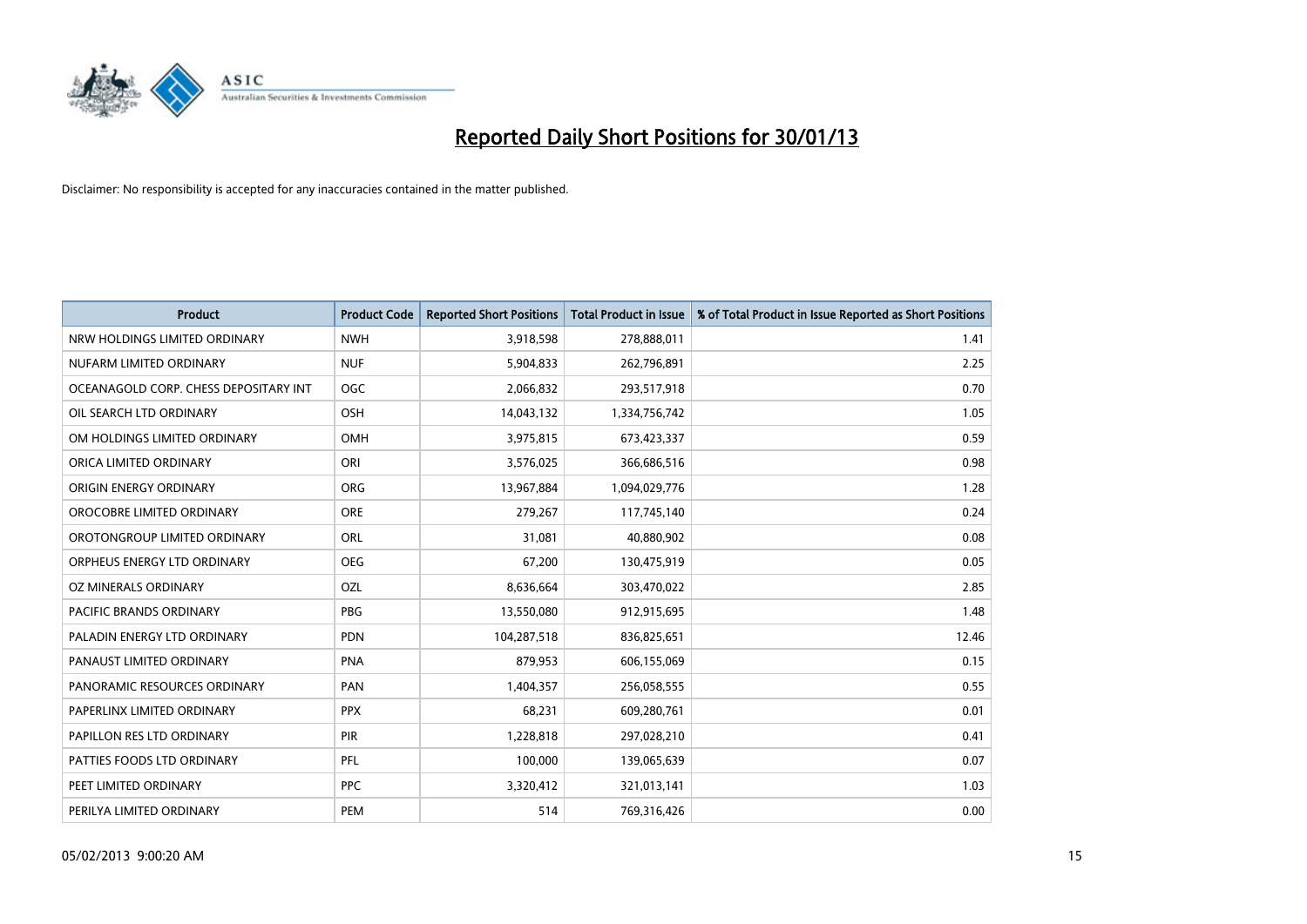

| <b>Product</b>                      | <b>Product Code</b> | <b>Reported Short Positions</b> | <b>Total Product in Issue</b> | % of Total Product in Issue Reported as Short Positions |
|-------------------------------------|---------------------|---------------------------------|-------------------------------|---------------------------------------------------------|
| PERPETUAL LIMITED ORDINARY          | <b>PPT</b>          | 2,102,111                       | 41,980,678                    | 5.01                                                    |
| PERSEUS MINING LTD ORDINARY         | PRU                 | 19,612,661                      | 457,962,088                   | 4.28                                                    |
| PHARMAXIS LTD ORDINARY              | <b>PXS</b>          | 6,470,625                       | 308,543,389                   | 2.10                                                    |
| PHOENIX GOLD LIMITED ORDINARY       | <b>PXG</b>          | 19,750                          | 240,297,255                   | 0.01                                                    |
| PLATINUM ASSET ORDINARY             | <b>PTM</b>          | 10,648,056                      | 561,347,878                   | 1.90                                                    |
| PLATINUM AUSTRALIA ORDINARY         | <b>PLA</b>          | 836,127                         | 504,968,043                   | 0.17                                                    |
| PMP LIMITED ORDINARY                | <b>PMP</b>          | 181.144                         | 323,781,124                   | 0.06                                                    |
| PRAIRIE DOWNS METALS ORDINARY       | <b>PDZ</b>          | 96,817                          | 104,440,598                   | 0.09                                                    |
| PRANA BIOTECHNOLOGY ORDINARY        | PBT                 | 38,000                          | 340,689,928                   | 0.01                                                    |
| PREMIER INVESTMENTS ORDINARY        | <b>PMV</b>          | 1,161,864                       | 155,260,478                   | 0.75                                                    |
| PRIMA BIOMED LTD ORDINARY           | <b>PRR</b>          | 6,288,810                       | 1,066,063,388                 | 0.59                                                    |
| PRIMARY HEALTH CARE ORDINARY        | PRY                 | 19,523,273                      | 502,983,554                   | 3.88                                                    |
| PROGRAMMED ORDINARY                 | <b>PRG</b>          | 249,521                         | 118,177,001                   | 0.21                                                    |
| <b>PSIVIDA CORP CDI 1:1</b>         | <b>PVA</b>          | 50,000                          | 8,948,806                     | 0.56                                                    |
| PURA VIDA ENERGY NL ORDINARY        | <b>PVD</b>          | 157,040                         | 59,919,584                    | 0.26                                                    |
| <b>QANTAS AIRWAYS ORDINARY</b>      | QAN                 | 17,602,861                      | 2,253,918,425                 | 0.78                                                    |
| <b>OBE INSURANCE GROUP ORDINARY</b> | <b>OBE</b>          | 49,359,721                      | 1,196,747,582                 | 4.12                                                    |
| ORXPHARMA LTD ORDINARY              | <b>QRX</b>          | 130,762                         | 144,644,706                   | 0.09                                                    |
| <b>OUBE HOLDINGS LTD ORDINARY</b>   | <b>OUB</b>          | 8,628,251                       | 926,489,845                   | 0.93                                                    |
| RAMELIUS RESOURCES ORDINARY         | <b>RMS</b>          | 4,630,050                       | 337,296,949                   | 1.37                                                    |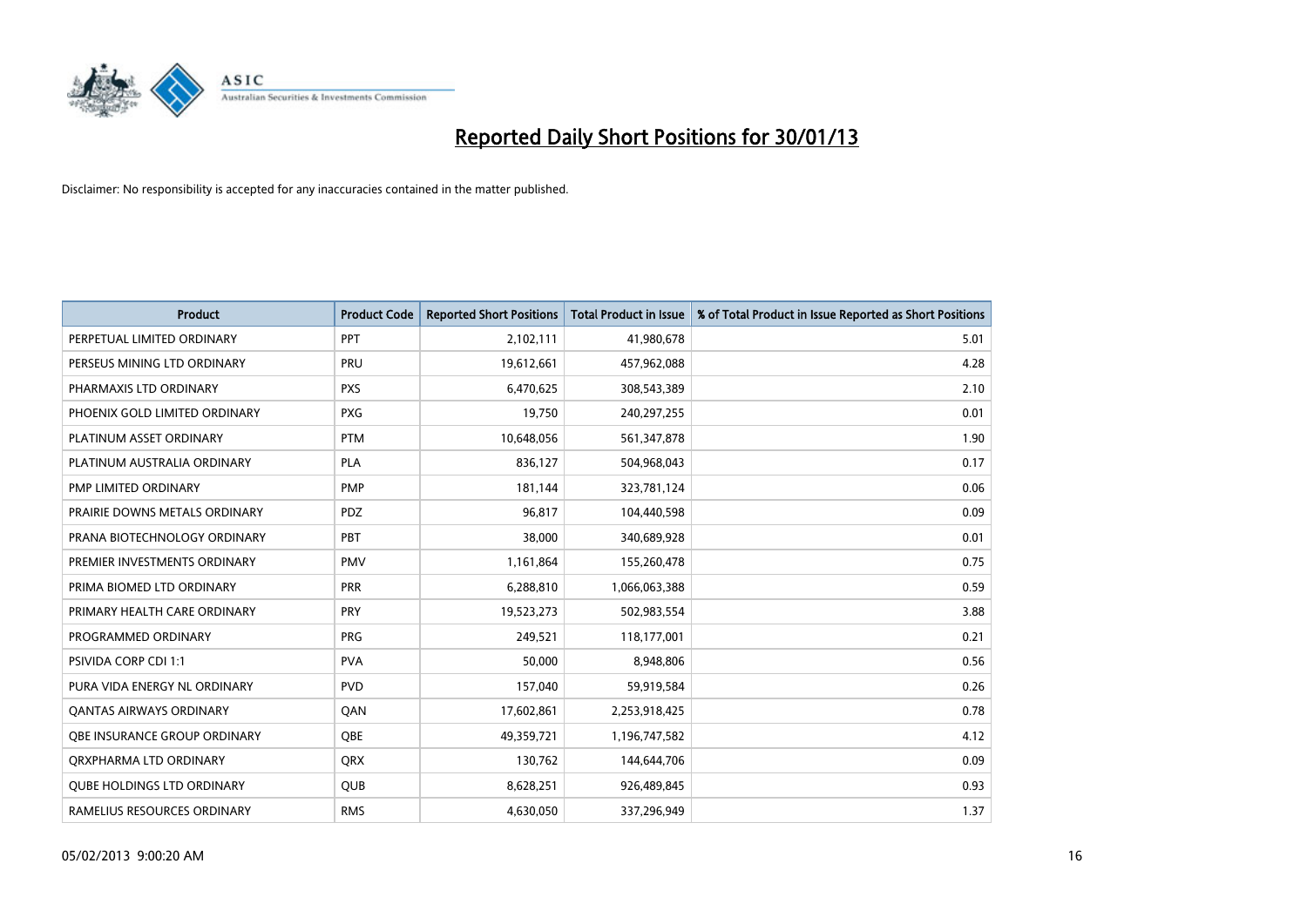

| <b>Product</b>                      | <b>Product Code</b> | <b>Reported Short Positions</b> | <b>Total Product in Issue</b> | % of Total Product in Issue Reported as Short Positions |
|-------------------------------------|---------------------|---------------------------------|-------------------------------|---------------------------------------------------------|
| RAMSAY HEALTH CARE ORDINARY         | <b>RHC</b>          | 2,674,426                       | 202,081,252                   | 1.32                                                    |
| <b>RCR TOMLINSON ORDINARY</b>       | <b>RCR</b>          | 126,303                         | 132,431,265                   | 0.10                                                    |
| <b>REA GROUP ORDINARY</b>           | <b>REA</b>          | 30,438                          | 131,714,699                   | 0.02                                                    |
| <b>RECKON LIMITED ORDINARY</b>      | <b>RKN</b>          | 451,000                         | 129,488,015                   | 0.35                                                    |
| <b>RED 5 LIMITED ORDINARY</b>       | <b>RED</b>          | 790,581                         | 135,488,008                   | 0.58                                                    |
| <b>RED FORK ENERGY ORDINARY</b>     | <b>RFE</b>          | 3,511,474                       | 384,951,719                   | 0.91                                                    |
| REDBANK ENERGY LTD ORDINARY         | AEJ                 | 13                              | 786,287                       | 0.00                                                    |
| REDFLEX HOLDINGS ORDINARY           | <b>RDF</b>          | 2,820                           | 110,762,310                   | 0.00                                                    |
| REECE AUSTRALIA LTD. ORDINARY       | <b>REH</b>          | 10,596                          | 99,600,000                    | 0.01                                                    |
| <b>REGIS RESOURCES ORDINARY</b>     | <b>RRL</b>          | 5,749,547                       | 473,975,396                   | 1.21                                                    |
| RESMED INC CDI 10:1                 | <b>RMD</b>          | 2,545,967                       | 1,556,242,300                 | 0.16                                                    |
| <b>RESOLUTE MINING ORDINARY</b>     | <b>RSG</b>          | 946,296                         | 643,094,224                   | 0.15                                                    |
| <b>RESOURCE GENERATION ORDINARY</b> | <b>RES</b>          | 173                             | 263,345,652                   | 0.00                                                    |
| RETAIL FOOD GROUP ORDINARY          | <b>RFG</b>          | 203,283                         | 130,087,856                   | 0.16                                                    |
| REVERSE CORP LIMITED ORDINARY       | <b>REF</b>          | 100                             | 92,382,175                    | 0.00                                                    |
| REX MINERALS LIMITED ORDINARY       | <b>RXM</b>          | 3,037,773                       | 188,907,284                   | 1.61                                                    |
| RHG LIMITED ORDINARY                | <b>RHG</b>          | 294,967                         | 308,483,177                   | 0.10                                                    |
| <b>RIALTO ENERGY ORDINARY</b>       | <b>RIA</b>          | 41                              | 672,259,992                   | 0.00                                                    |
| <b>RIDLEY CORPORATION ORDINARY</b>  | <b>RIC</b>          | 25,395                          | 307,817,071                   | 0.01                                                    |
| RIO TINTO LIMITED ORDINARY          | <b>RIO</b>          | 8,015,953                       | 435,758,720                   | 1.84                                                    |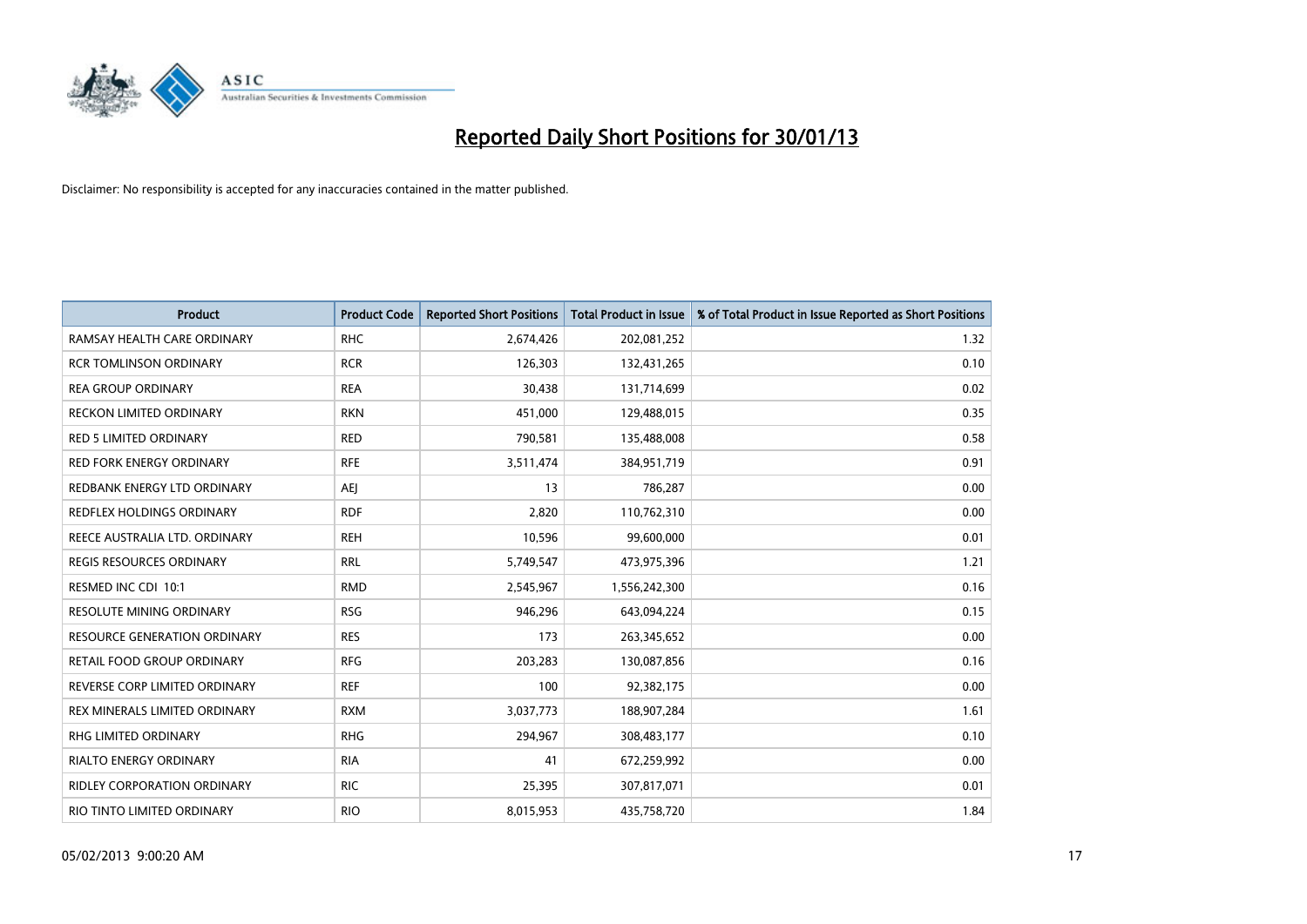

| <b>Product</b>                        | <b>Product Code</b> | <b>Reported Short Positions</b> | <b>Total Product in Issue</b> | % of Total Product in Issue Reported as Short Positions |
|---------------------------------------|---------------------|---------------------------------|-------------------------------|---------------------------------------------------------|
| ROC OIL COMPANY ORDINARY              | <b>ROC</b>          | 972,765                         | 683,235,552                   | 0.14                                                    |
| RURALCO HOLDINGS ORDINARY             | <b>RHL</b>          | 12,000                          | 55,019,284                    | 0.02                                                    |
| SAI GLOBAL LIMITED ORDINARY           | SAI                 | 4,610,012                       | 206,944,724                   | 2.23                                                    |
| SALMAT LIMITED ORDINARY               | <b>SLM</b>          | 489.661                         | 159,812,799                   | 0.31                                                    |
| SAMSON OIL & GAS LTD ORDINARY         | SSN                 | 4,666,000                       | 1,985,702,471                 | 0.23                                                    |
| SANDFIRE RESOURCES ORDINARY           | <b>SFR</b>          | 1,927,052                       | 153,590,968                   | 1.25                                                    |
| <b>SANTOS LTD ORDINARY</b>            | <b>STO</b>          | 3,758,614                       | 958,887,811                   | 0.39                                                    |
| SARACEN MINERAL ORDINARY              | SAR                 | 7,977,384                       | 595,217,424                   | 1.34                                                    |
| SCA PROPERTY GROUP STAPLED SECURITIES | <b>SCP</b>          | 10,827,461                      | 585,455,114                   | 1.85                                                    |
| SEDGMAN LIMITED ORDINARY              | <b>SDM</b>          | 120,276                         | 217,623,797                   | 0.06                                                    |
| SEEK LIMITED ORDINARY                 | <b>SEK</b>          | 13,081,493                      | 337,101,307                   | 3.88                                                    |
| SENEX ENERGY LIMITED ORDINARY         | <b>SXY</b>          | 2,622,992                       | 1,140,304,837                 | 0.23                                                    |
| SERVICE STREAM ORDINARY               | <b>SSM</b>          | 400                             | 283,418,867                   | 0.00                                                    |
| SEVEN GROUP HOLDINGS ORDINARY         | <b>SVW</b>          | 3,873,515                       | 307,410,281                   | 1.26                                                    |
| SEVEN WEST MEDIA LTD ORDINARY         | <b>SWM</b>          | 18,257,321                      | 999,160,872                   | 1.83                                                    |
| SIGMA PHARMACEUTICAL ORDINARY         | <b>SIP</b>          | 5,597,451                       | 1,169,236,730                 | 0.48                                                    |
| SILEX SYSTEMS ORDINARY                | <b>SLX</b>          | 1,135,969                       | 170,232,464                   | 0.67                                                    |
| SILVER CHEF LIMITED ORDINARY          | SIV                 | 13,392                          | 27,222,919                    | 0.05                                                    |
| SILVER LAKE RESOURCE ORDINARY         | <b>SLR</b>          | 1,278,757                       | 379,048,750                   | 0.34                                                    |
| SIMS METAL MGMT LTD ORDINARY          | <b>SGM</b>          | 7,917,897                       | 204,300,941                   | 3.88                                                    |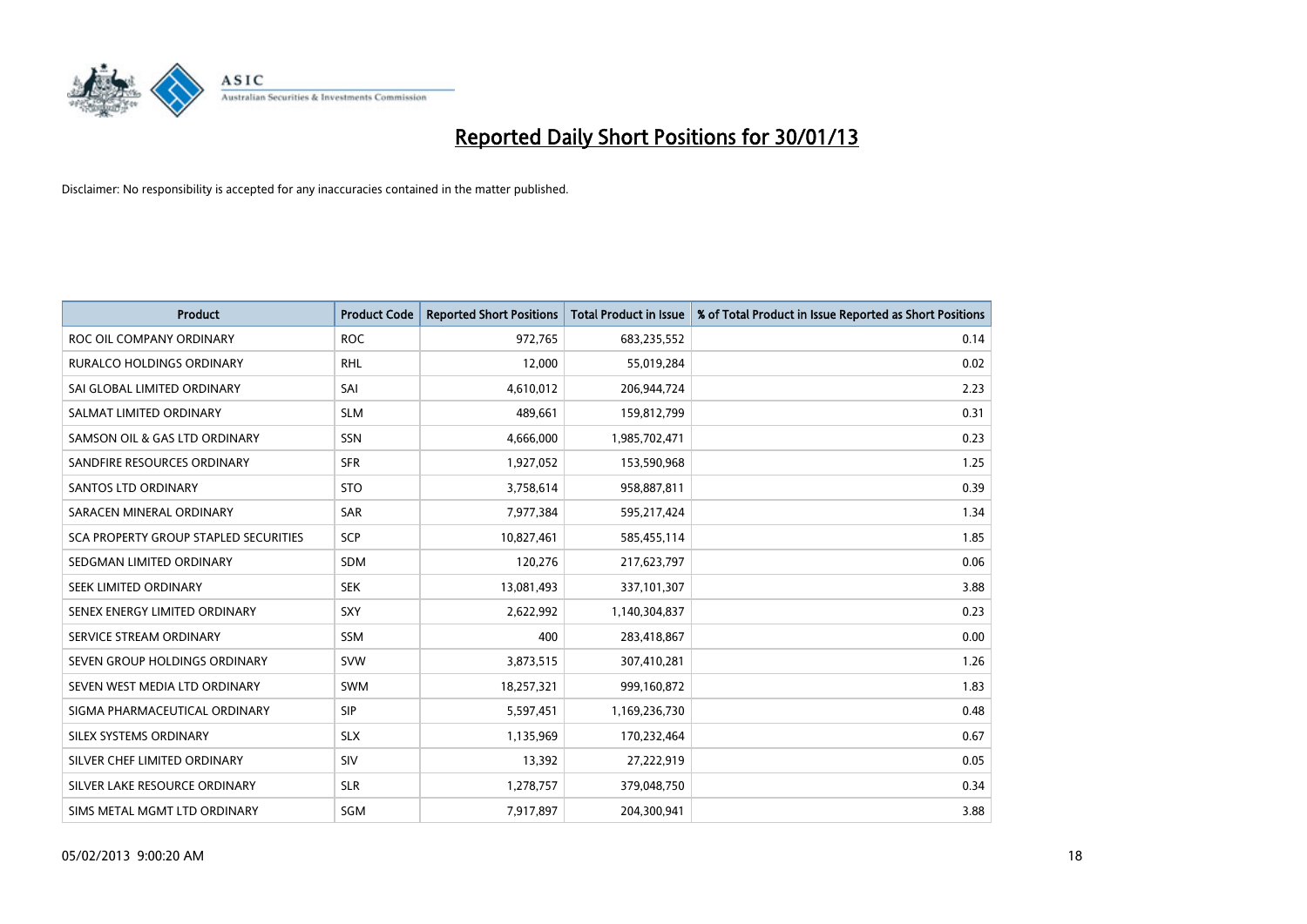

| <b>Product</b>                           | <b>Product Code</b> | <b>Reported Short Positions</b> | <b>Total Product in Issue</b> | % of Total Product in Issue Reported as Short Positions |
|------------------------------------------|---------------------|---------------------------------|-------------------------------|---------------------------------------------------------|
| SINGAPORE TELECOMM. CHESS DEPOSITARY INT | <b>SGT</b>          | 7,107,304                       | 174,261,546                   | 4.08                                                    |
| SIRIUS RESOURCES NL ORDINARY             | <b>SIR</b>          | 115,556                         | 223,434,586                   | 0.05                                                    |
| SIRTEX MEDICAL ORDINARY                  | <b>SRX</b>          | 204,355                         | 55,768,136                    | 0.37                                                    |
| SKILLED GROUP LTD ORDINARY               | <b>SKE</b>          | 5,351,443                       | 233,487,276                   | 2.29                                                    |
| <b>SKY NETWORK ORDINARY</b>              | <b>SKT</b>          | 30,000                          | 389,139,785                   | 0.01                                                    |
| SKYCITY ENT GRP LTD ORDINARY             | <b>SKC</b>          | 110,101                         | 576,958,340                   | 0.02                                                    |
| <b>SKYWEST AIRLINES LTD CDI 1:1</b>      | <b>SXR</b>          | 142,000                         | 213,040,000                   | 0.07                                                    |
| <b>SLATER &amp; GORDON ORDINARY</b>      | <b>SGH</b>          | 35,568                          | 170,537,215                   | 0.02                                                    |
| SMS MANAGEMENT, ORDINARY                 | <b>SMX</b>          | 2,409,921                       | 69,378,477                    | 3.47                                                    |
| SONIC HEALTHCARE ORDINARY                | <b>SHL</b>          | 3,891,691                       | 396,025,681                   | 0.98                                                    |
| SOUL PATTINSON (W.H) ORDINARY            | SOL                 | 10,656                          | 239,395,320                   | 0.00                                                    |
| SOUTH BOULDER MINES ORDINARY             | <b>STB</b>          | 104,130                         | 127,952,826                   | 0.08                                                    |
| SP AUSNET STAPLED SECURITIES             | <b>SPN</b>          | 6,663,761                       | 3,367,543,113                 | 0.20                                                    |
| SPARK INFRASTRUCTURE STAPLED NOTE & UNIT | SKI                 | 37,499,268                      | 1,326,734,264                 | 2.83                                                    |
| SPDR 200 FUND ETF UNITS                  | <b>STW</b>          | 39,309                          | 47,451,346                    | 0.08                                                    |
| ST BARBARA LIMITED ORDINARY              | <b>SBM</b>          | 4,588,693                       | 488,074,077                   | 0.94                                                    |
| STANMORE COAL LTD ORDINARY               | <b>SMR</b>          | 32,870                          | 207,827,090                   | 0.02                                                    |
| STARPHARMA HOLDINGS ORDINARY             | SPL                 | 6,694,938                       | 283,665,948                   | 2.36                                                    |
| STH CRS ELECT ENGNR ORDINARY             | <b>SXE</b>          | 179,135                         | 161,523,129                   | 0.11                                                    |
| STHN CROSS MEDIA ORDINARY                | <b>SXL</b>          | 11,536,299                      | 704,858,524                   | 1.64                                                    |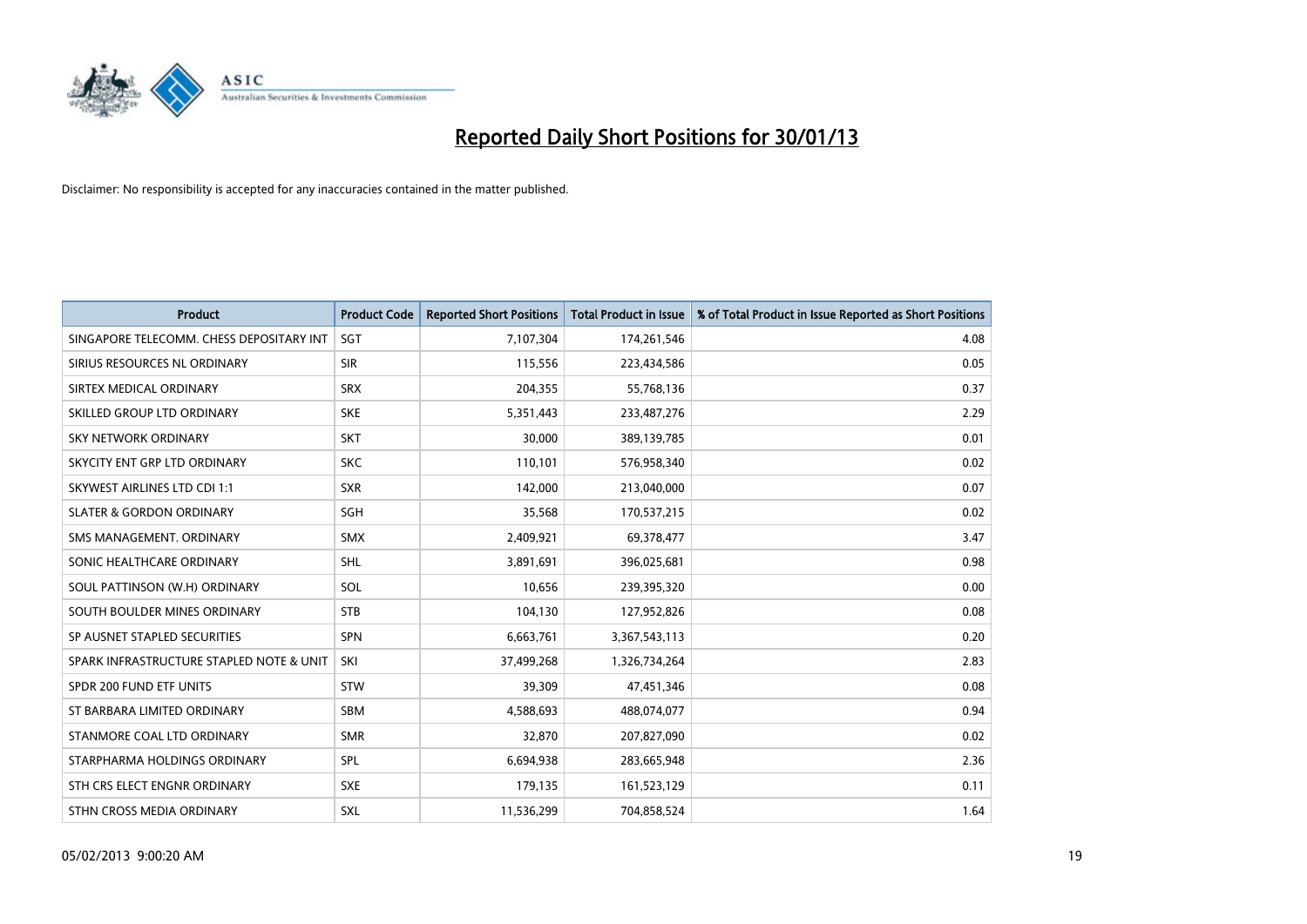

| <b>Product</b>                   | <b>Product Code</b> | <b>Reported Short Positions</b> | <b>Total Product in Issue</b> | % of Total Product in Issue Reported as Short Positions |
|----------------------------------|---------------------|---------------------------------|-------------------------------|---------------------------------------------------------|
| STOCKLAND UNITS/ORD STAPLED      | <b>SGP</b>          | 20,451,789                      | 2,202,657,963                 | 0.93                                                    |
| STRAITS RES LTD. ORDINARY        | SRQ                 | 69,907                          | 1,164,150,159                 | 0.01                                                    |
| STW COMMUNICATIONS ORDINARY      | SGN                 | 73,351                          | 403,828,512                   | 0.02                                                    |
| SUNCORP GROUP LTD ORDINARY       | <b>SUN</b>          | 6,806,112                       | 1,286,600,980                 | 0.53                                                    |
| SUNDANCE ENERGY ORDINARY         | <b>SEA</b>          | 5,324,649                       | 278,765,141                   | 1.91                                                    |
| SUNDANCE RESOURCES ORDINARY      | <b>SDL</b>          | 1,634,156                       | 3,068,163,285                 | 0.05                                                    |
| SUNLAND GROUP LTD ORDINARY       | <b>SDG</b>          | 148,983                         | 189,417,674                   | 0.08                                                    |
| SUPER RET REP LTD ORDINARY       | <b>SUL</b>          | 559,044                         | 196,382,811                   | 0.28                                                    |
| SYD AIRPORT STAPLED US PROHIBIT. | <b>SYD</b>          | 5,812,424                       | 1,861,210,782                 | 0.31                                                    |
| SYRAH RESOURCES ORDINARY         | <b>SYR</b>          | 21,524                          | 135,454,589                   | 0.02                                                    |
| TABCORP HOLDINGS LTD ORDINARY    | <b>TAH</b>          | 14,509,717                      | 734,015,737                   | 1.98                                                    |
| TANAMI GOLD NL ORDINARY          | <b>TAM</b>          | 191,782                         | 261,132,677                   | 0.07                                                    |
| TAP OIL LIMITED ORDINARY         | <b>TAP</b>          | 391,761                         | 241,608,606                   | 0.16                                                    |
| TASSAL GROUP LIMITED ORDINARY    | <b>TGR</b>          | 69,896                          | 146,304,404                   | 0.05                                                    |
| <b>TATTS GROUP LTD ORDINARY</b>  | <b>TTS</b>          | 6,449,813                       | 1,386,351,280                 | 0.47                                                    |
| TECHNOLOGY ONE ORDINARY          | <b>TNE</b>          | 49,974                          | 306,620,955                   | 0.02                                                    |
| TELECOM CORPORATION ORDINARY     | <b>TEL</b>          | 7,315,766                       | 1,824,673,847                 | 0.40                                                    |
| TELSTRA CORPORATION, ORDINARY    | <b>TLS</b>          | 23,746,871                      | 12,443,074,357                | 0.19                                                    |
| TEN NETWORK HOLDINGS ORDINARY    | <b>TEN</b>          | 107,135,317                     | 2,586,970,845                 | 4.14                                                    |
| TERANGA GOLD CORP CDI 1:1        | <b>TGZ</b>          | 98,627                          | 174,121,625                   | 0.06                                                    |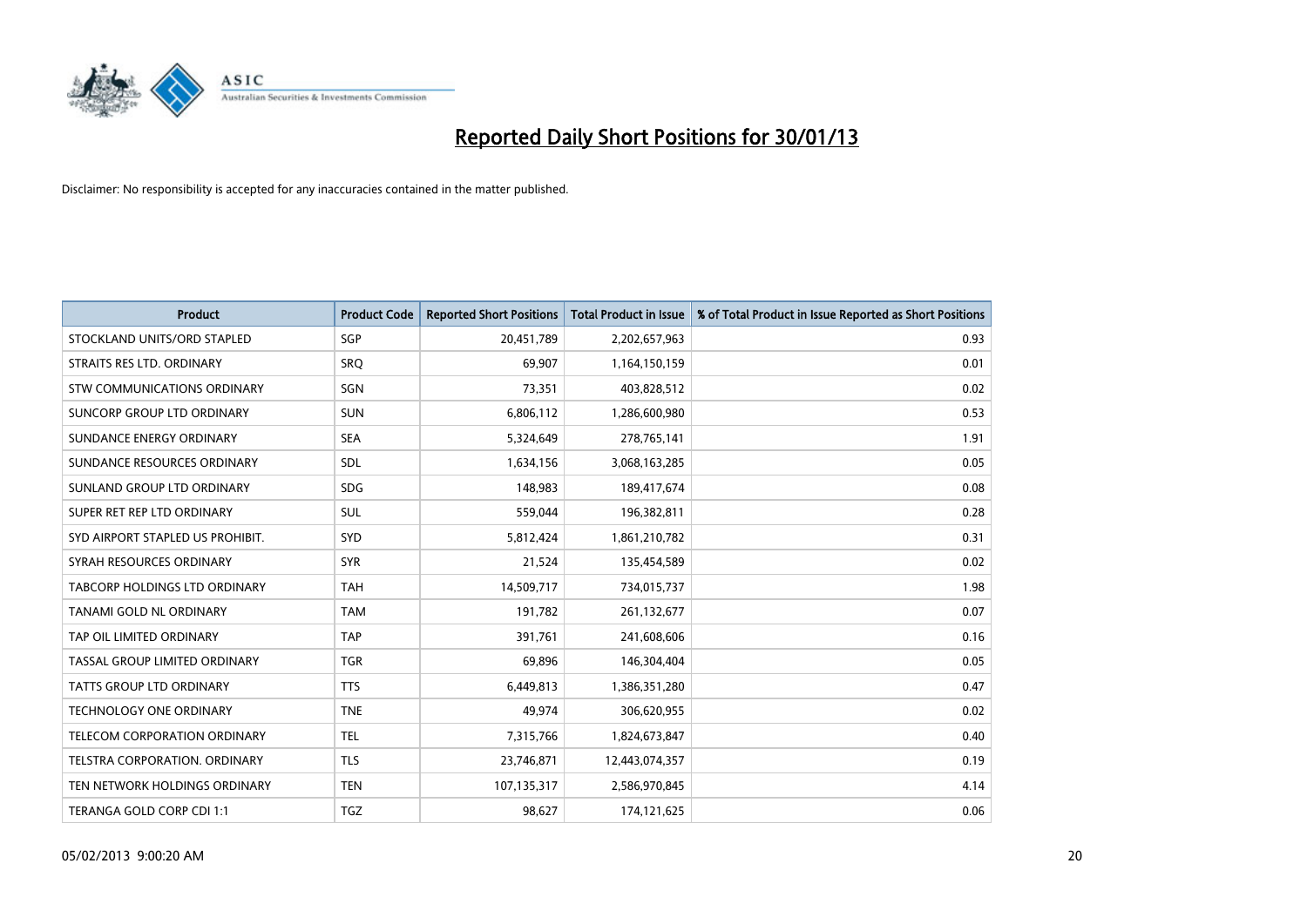

| <b>Product</b>                       | <b>Product Code</b> | <b>Reported Short Positions</b> | <b>Total Product in Issue</b> | % of Total Product in Issue Reported as Short Positions |
|--------------------------------------|---------------------|---------------------------------|-------------------------------|---------------------------------------------------------|
| <b>TEXON PETROLEUM LTD ORDINARY</b>  | <b>TXN</b>          | 144,700                         | 245,339,848                   | 0.06                                                    |
| THE REJECT SHOP ORDINARY             | <b>TRS</b>          | 2,545,832                       | 26,092,220                    | 9.76                                                    |
| THORN GROUP LIMITED ORDINARY         | <b>TGA</b>          | 309,525                         | 146,784,042                   | 0.21                                                    |
| TIGER RESOURCES ORDINARY             | <b>TGS</b>          | 2,483,705                       | 673,470,269                   | 0.37                                                    |
| <b>TOLL HOLDINGS LTD ORDINARY</b>    | <b>TOL</b>          | 30,582,099                      | 717,133,875                   | 4.26                                                    |
| TOX FREE SOLUTIONS ORDINARY          | <b>TOX</b>          | 976,302                         | 115,989,858                   | 0.84                                                    |
| TPG TELECOM LIMITED ORDINARY         | <b>TPM</b>          | 2,329,948                       | 793,808,141                   | 0.29                                                    |
| TRADE ME GROUP ORDINARY              | <b>TME</b>          | 949,665                         | 396,017,568                   | 0.24                                                    |
| <b>TRANSFIELD SERVICES ORDINARY</b>  | <b>TSE</b>          | 4,441,712                       | 512,457,716                   | 0.87                                                    |
| TRANSPACIFIC INDUST, ORDINARY        | <b>TPI</b>          | 7,888,397                       | 1,578,563,490                 | 0.50                                                    |
| TRANSURBAN GROUP TRIPLE STAPLED SEC. | <b>TCL</b>          | 6,079,954                       | 1,478,639,966                 | 0.41                                                    |
| <b>TREASURY GROUP ORDINARY</b>       | <b>TRG</b>          | 1,521                           | 23,070,755                    | 0.01                                                    |
| TREASURY WINE ESTATE ORDINARY        | <b>TWE</b>          | 17,605,281                      | 647,227,144                   | 2.72                                                    |
| TROY RESOURCES LTD ORDINARY          | <b>TRY</b>          | 82,263                          | 91,318,649                    | 0.09                                                    |
| <b>UGL LIMITED ORDINARY</b>          | UGL                 | 6,464,875                       | 166,315,038                   | 3.89                                                    |
| UXC LIMITED ORDINARY                 | <b>UXC</b>          | 1,249,345                       | 308,056,885                   | 0.41                                                    |
| <b>VENTURE MINERALS ORDINARY</b>     | <b>VMS</b>          | 227,760                         | 287,320,170                   | 0.08                                                    |
| VIRGIN AUS HLDG LTD ORDINARY         | <b>VAH</b>          | 44,234,440                      | 2,455,775,111                 | 1.80                                                    |
| VNGD US TOTAL MARKET CDI 1:1         | <b>VTS</b>          | 4,805                           | 1,146,493                     | 0.42                                                    |
| <b>VOCUS COMMS LTD ORDINARY</b>      | <b>VOC</b>          | 93,436                          | 77,846,159                    | 0.12                                                    |